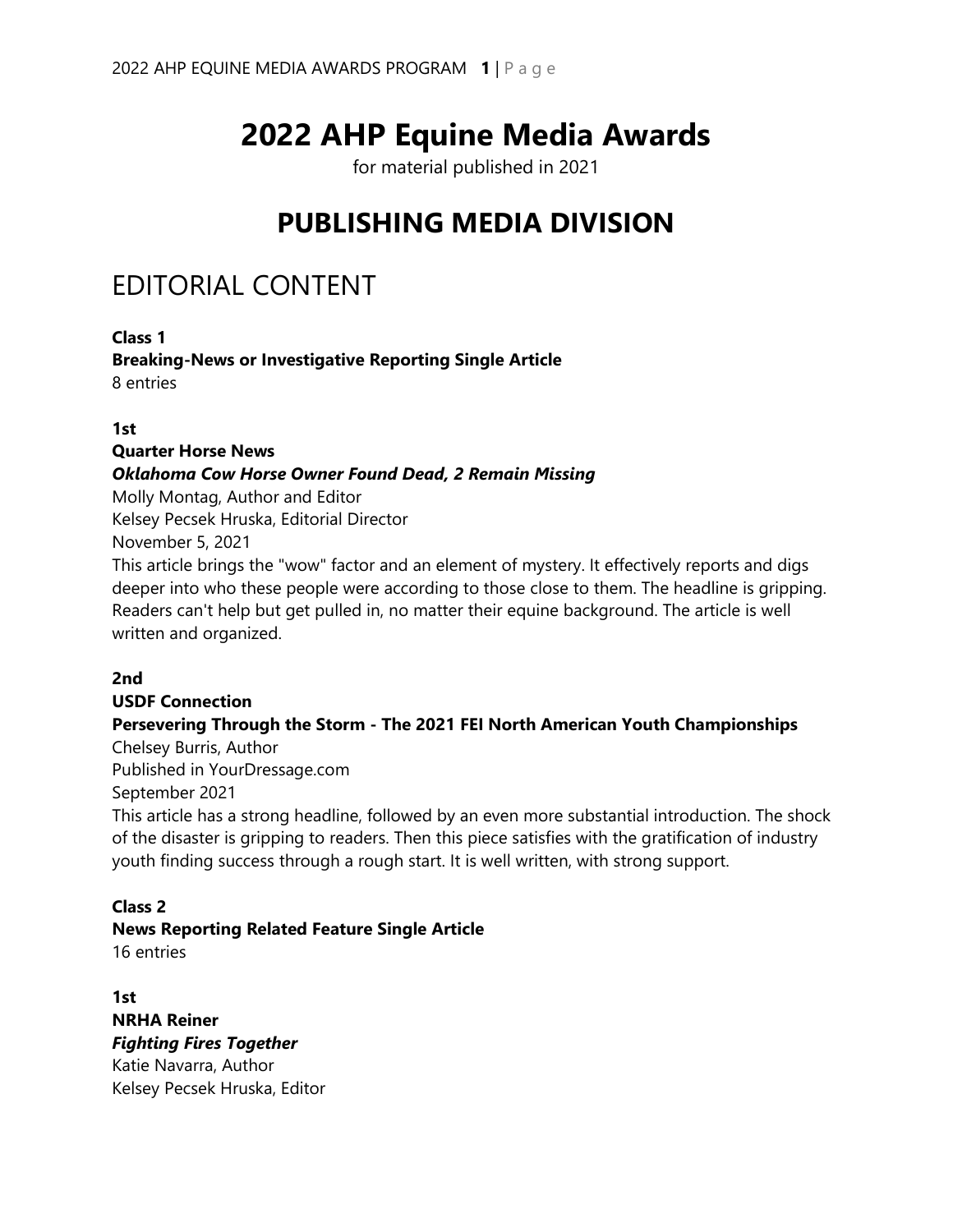January 2021

Firsthand accounts and on-the-ground reporting made this story exceptional. This was an important story to tell, and you more than did it justice by also including information other reiners could use and historical trends. Outstanding from start to finish.

#### **2nd**

#### **BloodHorse**

#### *Some Six Months After Derby, Medina Spirit Case Stalls*

Frank Angst, Features Editor

October 27, 2021

The reporter explained a complex story in simple terms and seamlessly pulled together several moving parts. The article is well-sourced, well organized, and a great read. Top-notch!

### **3rd**

**Milton Toby** *The Path Behind and Ahead: Due Process, the Derby, and the Dancer's Image Playbook*

Milton C. Toby, Author July 2021 Published in BloodHorse You took what could have been a boring legal saga and made it rather riveting. Thorough reporting and clear, crisp writing make this story a great read on an intriguing and relevant chapter in racing history. You also did a great job explaining why this case was so important.

#### **Honorable Mention**

#### **StreamHorseTV**

#### *People's Champion Whitmore Invites Us On His Next Adventure*

Natalie Mayrath, Author December 4, 2021 What an awesome lead! This article was so well-written. You pulled the reader right in and didn't let go. Great quotes and great anecdotes throughout. Excellent work.

#### **The Team Roping Journal**

#### *God's Time: Driggers and Nogueira Are Long-Due World Champs*

Chelsea Shaffer, Editorial Director

December 12, 2021

The article combined action and drama with some great behind-the-scenes insight. It was lively and fun to read, with excellent quotes to boot.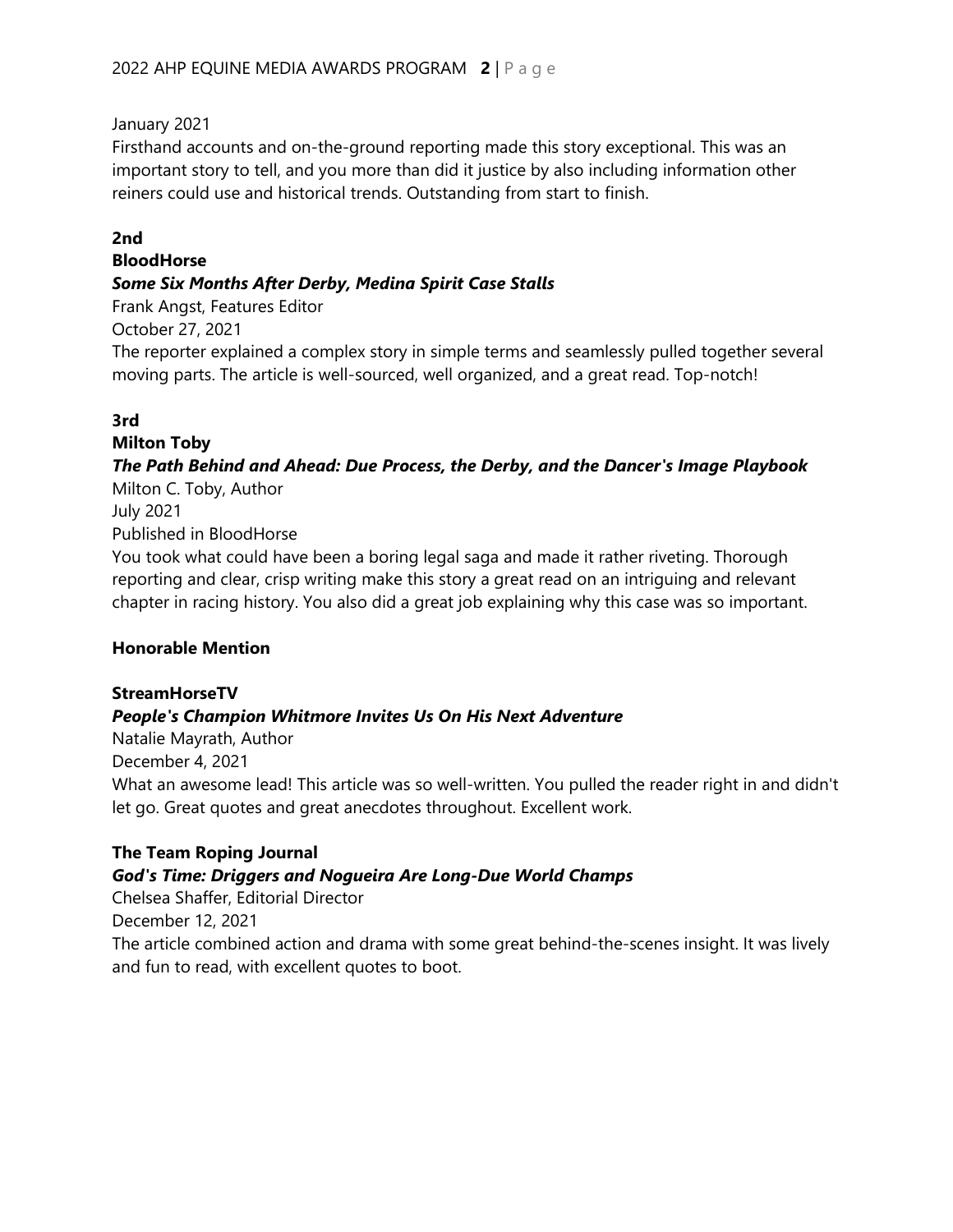# **Class 3 Instructional Single Article**

24 entries

#### **1st**

# **Practical Horseman** *Take Advantage of Trot Jumps*

John French and Elisabeth Prax, Authors Arriana Boardman, Photographer Fall 2021

This article draws readers in from the very start. The personal story breaks formality and makes the reader feel comfortable, adding credibility. I appreciated the section on common mistakes. Readers are able to learn from the article and apply the same exercises and tips to their riding. The piece is well written, organized, and flows well from start to finish.

#### **2nd**

#### **Canadian Horse Journal** *If Your Horse Could Drive...*

Kevan Garecki, Author

Early Summer 2021

The author of this article creates a comfortable space for the reader. There is an immediate authoritative tone; however, the reader never feels looked down on or criticized. Personal experiences add authenticity.

# **3rd**

#### **NRHA Reiner** *Correcting the Crescendo*

Kelsey Pecsek Hruska, Photographer, Author, Editor August 2021

With such a strong, vivid introduction, readers easily connect with the article. The author creates a conversational and welcoming tone, then carefully guides readers through the process of a rundown. The content is great, and readers can apply it to their own practice. The closing quote works very well.

#### **Honorable Mention**

# **Allison Rehnborg**

# *Transitions Made Easy*

Allison Rehnborg, Author November/December 2021

Published in Paint Horse Journal

This article tackles a topic that is an everyday obstacle for many horsemen. Readers will be interested in how to apply this to their practice. Even though the content focuses on beginning riders, the basics are still useful for experienced horsemen to review.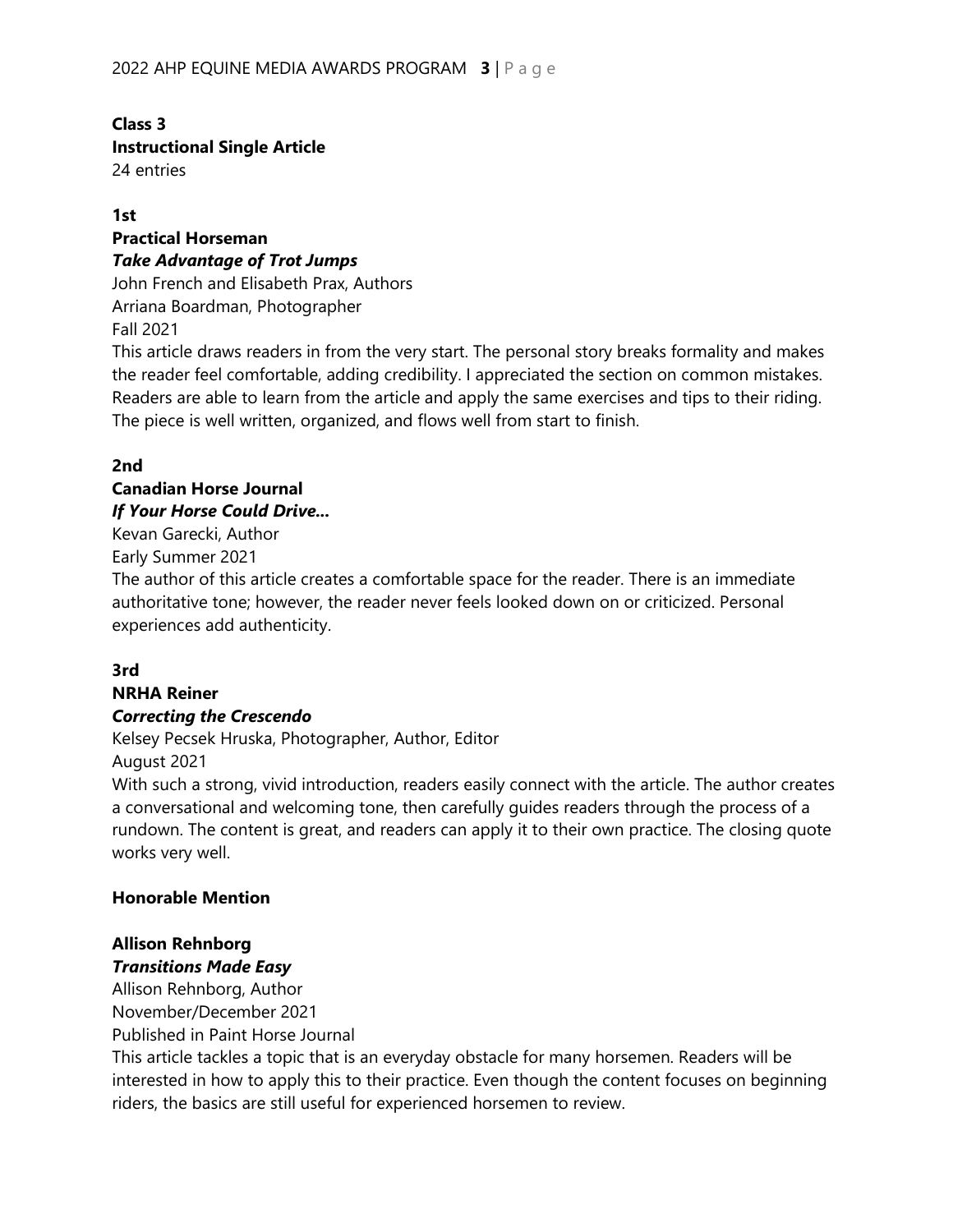# **The Morgan Horse** *Clinic: Summit at Salem*

Stephen Kinney, Editor

October 2021

This article stood out from the rest immediately. The choice to format in mostly dialogue brought the reader into the clinic. The interactions feel very personal as readers are guided through the clinic process by the dialogue and some scene descriptions.

#### **Class 4**

# **Association Publication Horse Care Single Article**

8 entries

### **1st**

# **Lucile Vigouroux** *The Essential Equine Emergency Kit*

Lucile Vigouroux, Author Spring 2021

Published in Off-Track Thoroughbred Magazine

This article is one a reader should tear out and review at least yearly. The intro sets up the topic well, and the article's structure is easy to follow. It provides a comprehensive list of medications and supplies and desirable skills. The necessary caveat to call the vet was not overlooked and appropriately ended the article.

# **2nd**

# **Paint Horse Journal**

*Managing EPM* Abigail Boatwright, Author

Jessica Hein, Editor

July/August 2021

Nicely done subhead/callout; it captures what the article is about in a nutshell. The article is easy to read and includes a real-life example readers can relate to. The text is concise but gives readers the information to suspect the disease and understand the treatment. Another welcome journalistic practice is employed: The final paragraph wraps it up - "brings it home."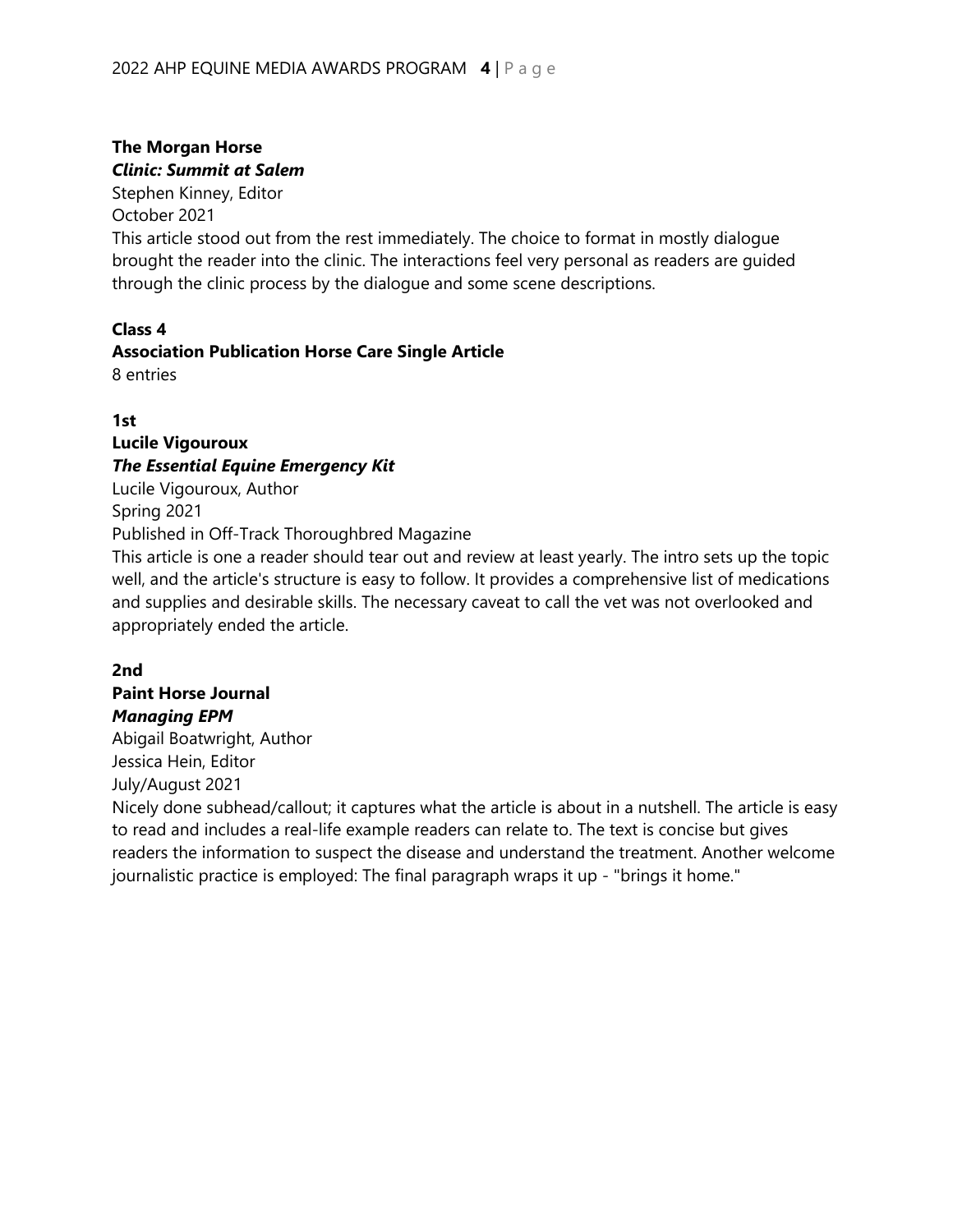#### **Class 5**

### **Self-Supported Publication Horse Care Single Article**

19 entries

#### **1st**

#### **EQUUS Magazine**  *Hanging in the Balance*

Wendee Walker with Christine Barakat, Authors

Autumn 2021

An excellent story about a harrowing ordeal, hope, and resilience was a riveting read. It provided insight from owner and vet into the long healing process and the sacrifices we make for our beloved animals.

### **2nd**

# **EQUUS Magazine**  *Five Things To Consider When Refeeding A Starved Horse*

Lucile Vigouroux, Author

Spring 2021

Excellent work. This package is clear, concise, and provides valuable information. The illustrations and sidebars help round out a useful resource for anyone who has to deal with this unfortunate situation.

#### **3rd**

# **Western Horseman**

*The Resistance is Real*

Christine Hamilton, Author Robin Peterson, DVM, Illustrator

# April 2021

The writer makes a complex and kind of gross subject easy to read. The package has everything, from history to the latest innovations, and is presented in a way that readers can understand and learn.

#### **Honorable Mention**

# **Elizabeth Moyer**

*Getting Over Grooming* Elizabeth Moyer, Author May 2021 Published in Horse Illustrated

A great package that's super useful. The writer succinctly breaks down the tools and techniques and what to watch for to improve the grooming experience.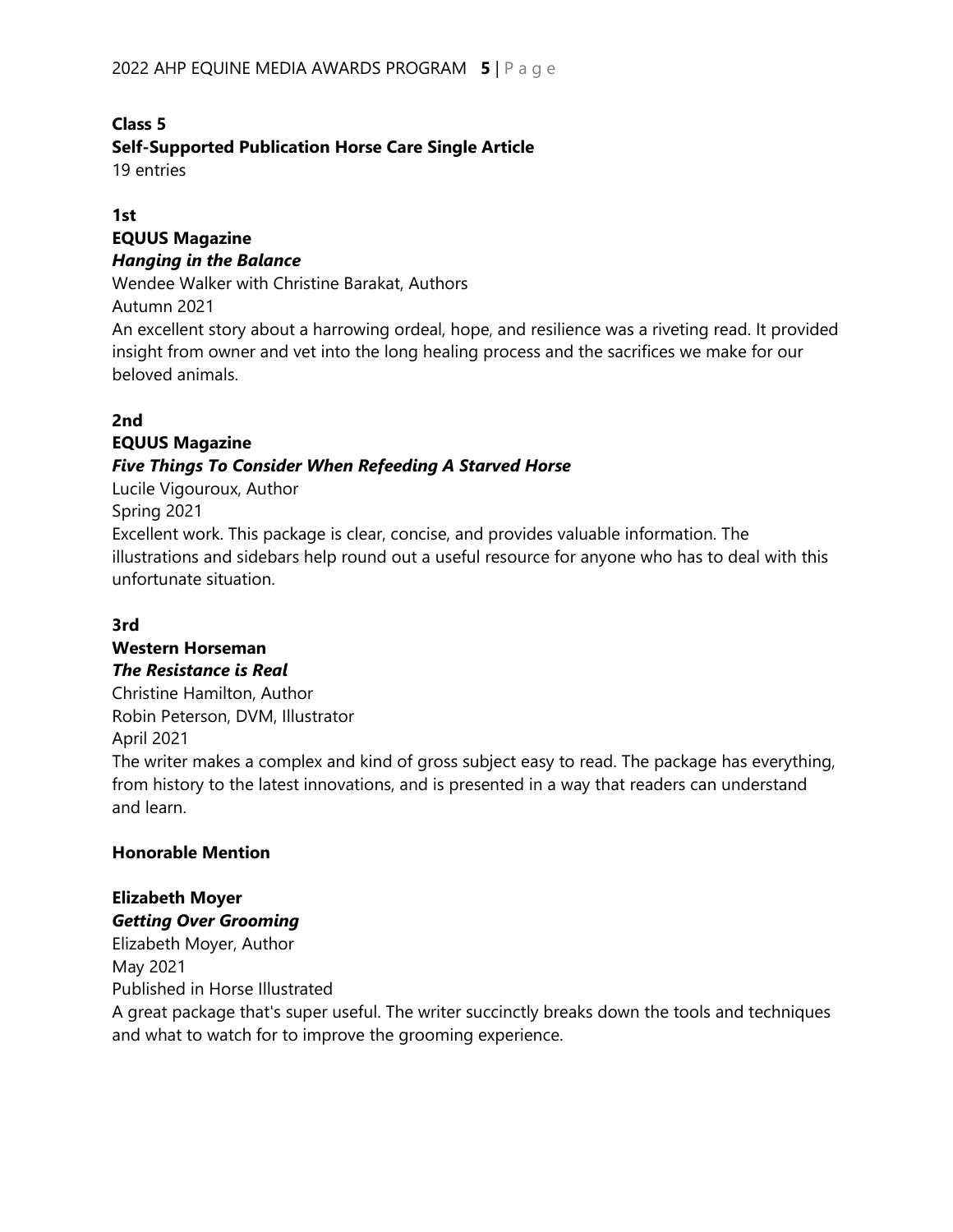#### **Kristin Pitzer** *The Grain-Free Dilemma*

Kristin Pitzer, Author December 2021 Published in Barrel Horse News The writer does an excellent job of detailing the science behind a trend. The article is wellresearched and well-written and gives readers what they need to make educated decisions.

# **Class 6**

### **Association Publication Service to the Consumer Single Article**

17 entries

# **1st**

#### **Katie Frank** *Hobby Heaven* Katie Frank, Author

Kelsey Pecsek Hruska, Editor October 2021 Published in NRHA Reiner Great content and very informative.

# **2nd**

# **Allison Rehnborg** *The Winner's Way* Allison Rehnborg, Author 2021 Published in Paint Horse Journal Solid content, short and sweet but helpful.

#### **3rd**

# **NRHA Pro Trainer Magazine** *Catch Riding: A Win-Win*

Jennifer Paulson, Editorial Consultant Sandy Cochran, Creative Director Sara Honegger, Association Correspondent Spring 2021 Well-written and informative. Good attribution.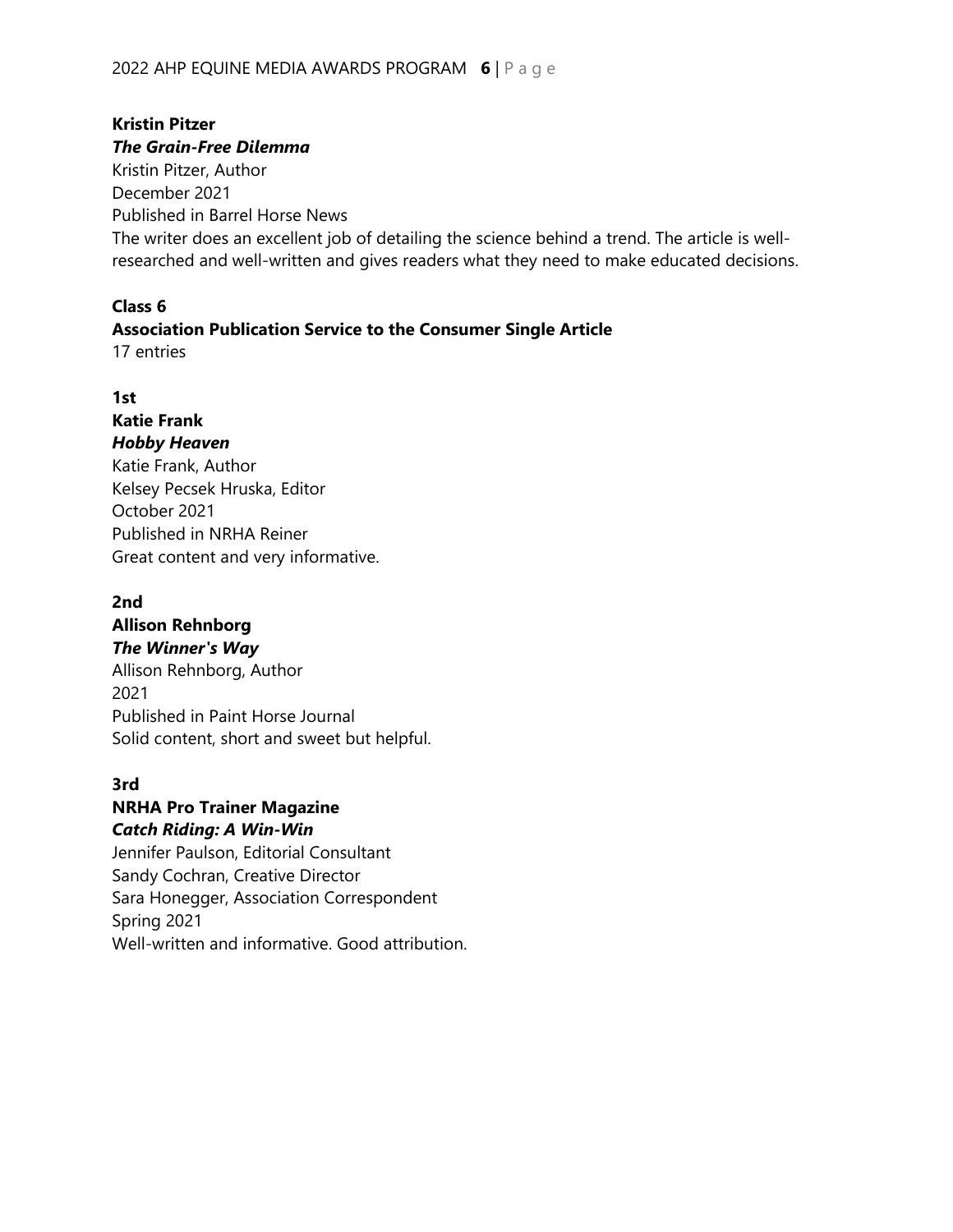#### **Honorable Mention**

# **Kristin Pitzer**

*Second Career Start*

Kristin Pitzer, Writer December 2021 Published in NRHA Reiner Informative and well-written.

#### **USDF Connection**

*The Gift Horse* Natalie DeFee Mendik, Author January/February 2021 Solid content and writing.

### **Class 7**

**Self-Supported Publication Service to the Consumer Single Article** 16 entries

#### **1st**

#### **Megan Arszman** *Building Your Dream Team* Megan Arszman, Writer April 2021

Published in Horse Illustrated

Your article had everything I look for in a good piece. The writing was crisp, clear, and engaging. The paragraphs were short, sweet, and impactful. You did a fabulous job incorporating effective, meaningful quotes from great sources around the country into your article in a meaningful, well-structured way. When I write reviews and tips for other entries on how to improve their articles, this is a perfect example.

# **2nd**

# **Quarter Horse News**

#### *Diversifying*

Abigail Boatwright, Author Kelsey Pecsek Hruska, Editorial Director Molly Montag, Editor Spring 2021

This article quickly rises into the top tier of a tough class. You do a great job providing detail in a clear, crisp style. You also do a great job of using quotes to help lead your reader through the article and keep them interested and engaged. A perfect example of how to incorporate quotes into your story.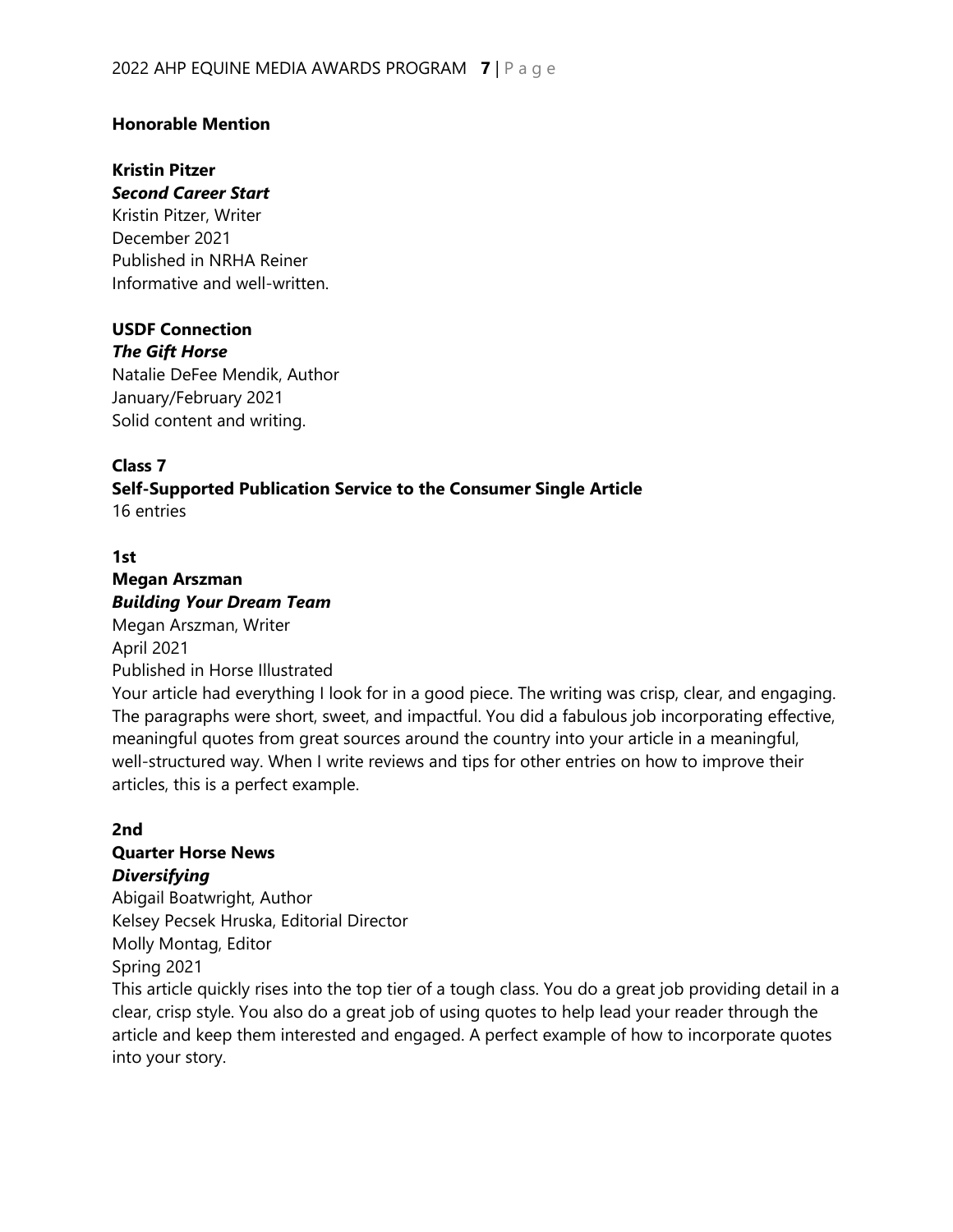#### **3rd Horse&Rider Magazine** *Sale Barn 101*

Chelsea Shaffer, Author

Fall 2021

You did an excellent job of incorporating conversational quotes in a meaningful way that helps engage readers and keep them moving through the story. I liked that you used a variety of sources from different sales to add a fuller perspective.

#### **Honorable Mention**

#### **Barrel Horse News**

#### *Pick Your Pad*

Kristin Pitzer, Writer March 2021 Published in Horse Illustrated

This entry was a nice piece on blanket selection. I liked how you built your quotes into your story and that you included input from several different blanket manufacturers. You did a great job keeping a good flow throughout your article.

#### **Allison Rehnborg** *Have Kids, Will Trail Ride*

Allison Rehnborg, Author August 2021 Published in Horse Illustrated I liked your story and thought you did a great job sharing some great tips. I liked how you handled your quotes and wove them into the story. I liked that you incorporated both generations.

#### **Class 8 Service to the Horse Industry Single Article** 11 entries

#### **1st**

# **Horse Illustrated**

#### *Help for Hard-Working Equines*

Kim MacMillan, Writer

July 2021

An eye-opening piece of journalism about a noble effort. It is good to present the plight of equines in the developing world with matter-of-fact writing, describing the history of the cause without resorting to sensationalism. It is still a sad story, but one with a hopeful ending thanks to the organization so well portrayed. The photos are compelling; the How to Help box is a wise inclusion. And the vignettes on the ambassadors help to make the case on a personal level.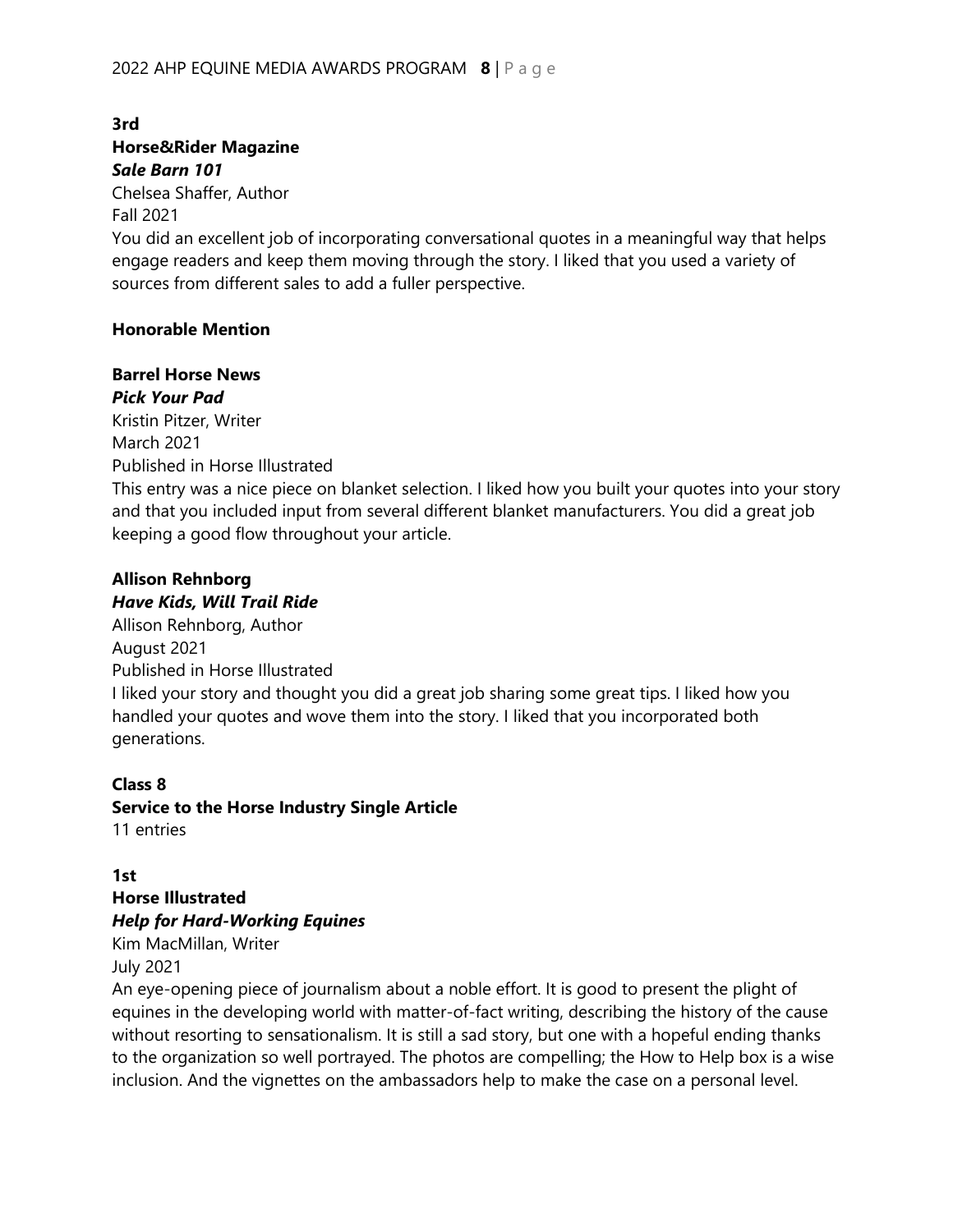# **2nd**

#### **The Morgan Horse**

#### *Breed Research: Morgan Show and Sport Bloodlines: A Comparison*

Stephen Kinney, Editor

Jack Stang, Author January/February 2021

A thorough, exhaustive survey of the Morgan horse line breeding gives you everything you need to know about the horses. It provides invaluable granular information for owners and breeders while posing difficult questions about the gene pool. And it's interesting to learn about the horses and the genetic basis for their excellence and popularity. A lot of work went into compiling this piece, and the comprehensive tables and great photographs enhance an already impressive report. The number of citations shows how carefully the project was compiled and constructed.

#### **3rd**

#### **USDF Connection** *Cinderellas' Gloves*

Ross Creech, Author September 3, 2021 Published in YourDressage.com

What a wonderful and heartwarming story. It's told smartly, with a great payoff, and is a bit of a tear-jerker. Good mixing of quotes and narrative, with photos adding even more context. While the riders are the main focus, their horses get a good turn as well. Good construction and prose.

#### **Class 9**

#### **Association Publication Personality Profile Single Article** 27 entries

#### **1st**

#### **Chrome** *For the Love of 'Caboys'*

Rachel Griffin, Author Jessica Hein, Editor Spring 2021

This story is an excellent example of how to write a profile. The subject overcame opposition when she wanted to get into the hat business. Adversity is what builds the characters we do profiles on; those stories should tell us what the subject had to go through to succeed. On a personal level, she lost a sister to cancer and suffered her own bout of breast cancer but found a way to honor her sister and help others. This makes our subject humane, another critical element for profiles. The writing is clear and easy to follow. The lead paragraph is not too long; the story makes excellent use of subheads — a good choice of quote to end the story.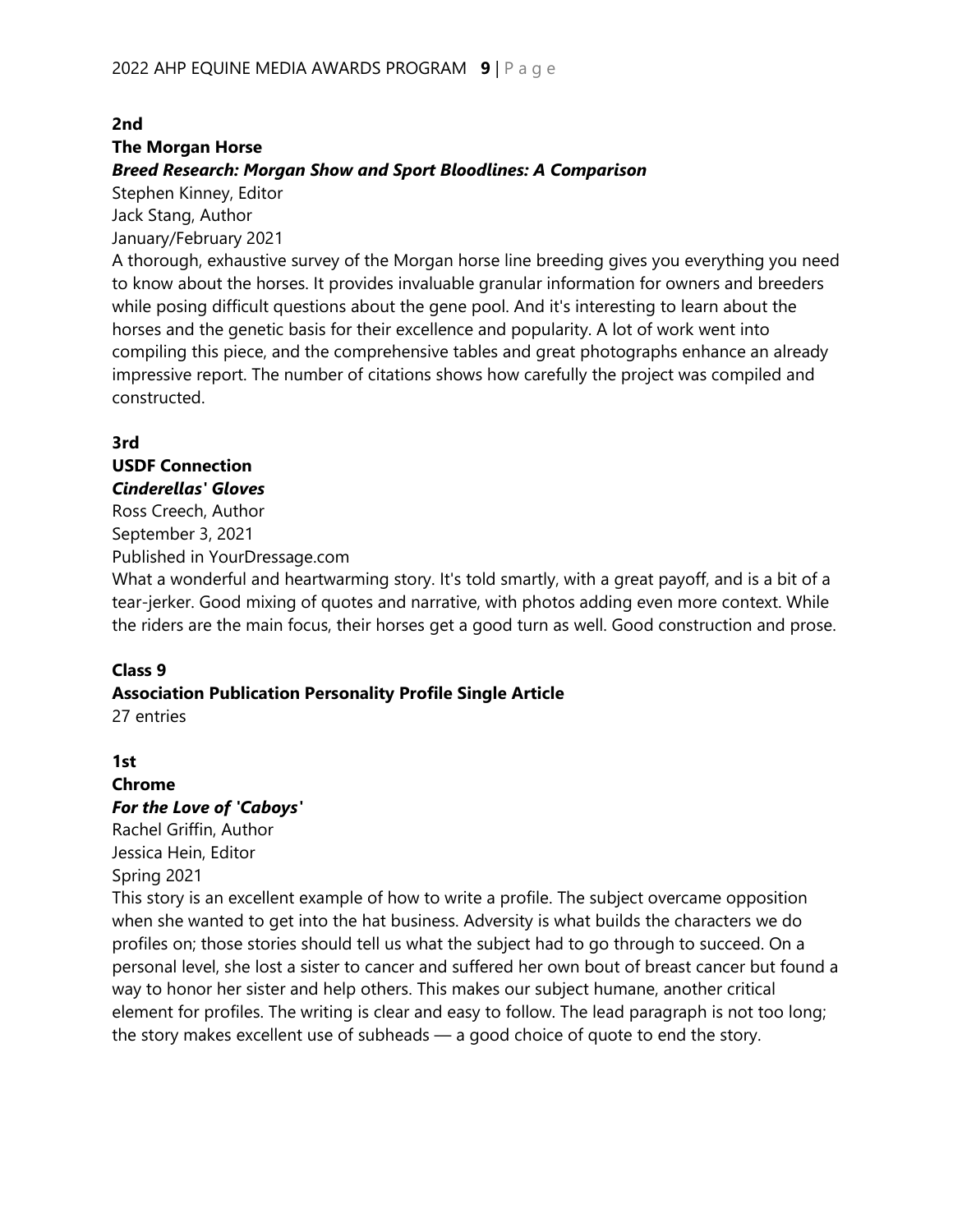#### **2nd Mid-Atlantic Thoroughbred** *Perfect Place*

Vinnie Perrone, Author

November 2021

The writing in this story is the kind that paints a picture and doesn't resort to obvious word choices to describe a scene. I've never heard of this trainer, but I followed this excellent story to the end. It uses quotes with substance woven into the story in appropriate places - all in all, a beautiful effort.

#### **3rd**

#### **The American Quarter Horse Journal** *The Bronze Age*

Holly Clanahan, Managing Editor

April/May 2021

This story has many pluses. It does a good job of explaining things that not everyone knows. The writing is a notch above. Although it's sophisticated, the writing is not above the heads of its readers. It is easy to follow and a very good article about a very good artist.

#### **Honorable Mention**

# **Mid-Atlantic Thoroughbred**

#### *Everyday Sensation*

Paul Halloran, Author May 2021 At first, I thought, ho-hum, a story about a trainer who had his 1,500th win. But the story has great quotes — and a great ending. That ending details the drama of whether Walters would get to 1,500 wins and the low-key celebration that followed. It's one of the few articles that mention the impact of covid.

#### **The American Quarter Horse Journal**

#### *Renaissance Woman*

Holly Clanahan, Managing Editor

February 2021

This story had several elements that I liked but are most often missing in profiles. What challenges did the subject face? How did the subject learn what they know about their area of specialty? What were some of their low moments, and how did the subject overcome them? I also like that this story includes a mention of her family because it makes the subject more human. The beginning of the story was good and drew me in.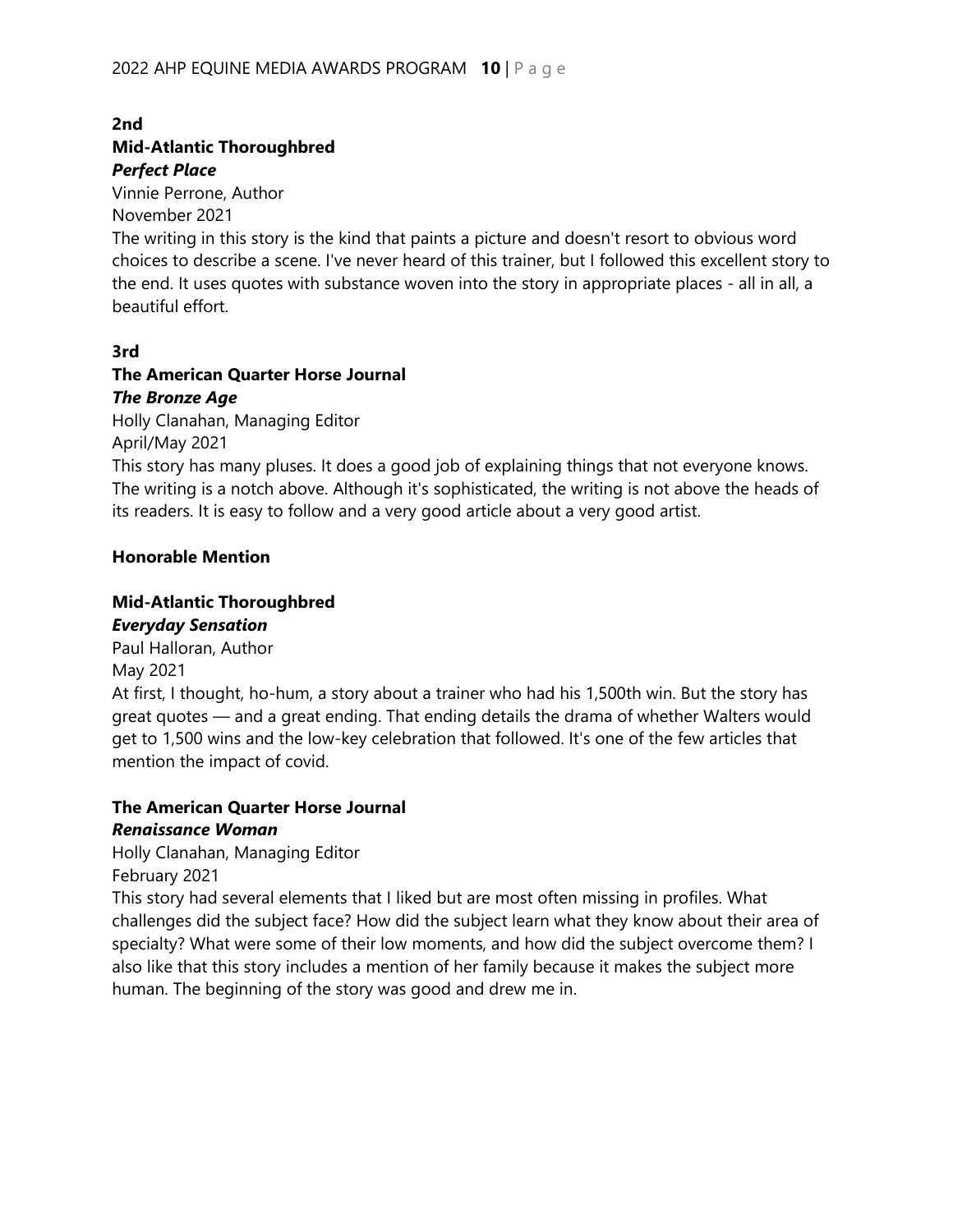# **Class 10 Self-Supported Publication Personality Profile Single Article**

19 entries

#### **1st**

#### **Keeneland Magazine** *Consummate Horsewoman*

Jacqueline Duke, Editor Mary Jean Wall, Author Spring 2021 A skillful opening graf brings a long-dead subject to vibrant life. One wants to know more about Josephine and is rewarded with a deeply researched saga that flows smoothly. It was a treat to read about her life.

#### **2nd**

#### **Sidelines Magazine**

#### *Hey Hey We're the Daughters! Davy Jones' Devotion to Horses Lives On in His Daughters* Kimberly Gatto, Writer

Lori Ovanessian, Photographer Jan Westmark Bauer, Editor August 2021

The pop culture hook blended seamlessly into how Davy Jones's daughters are honoring his legacy of love for horses. Lots of lively detail and good quotes from several voices. An enjoyable read from start to finish.

#### **3rd**

# **Horse Illustrated**

#### *A Whale of a Time*

Sarah Evers Conrad, Writer

June 2021

Fun subject, good quotes, the story flows well. Nice light touch. Question ledes are risky, but this one works.

#### **Honorable Mention**

#### **Sidelines Magazine** *Elyse Hart: Horses, Heroin and Hope*

Laura Scaletti, Writer Kristin Lee, Photographer Jan Westmark Bauer, Editor June 2021

A moving story about the healing power of horses and a young woman's battle with drug and alcohol addiction. Good flow and insightful quotes from Elyse.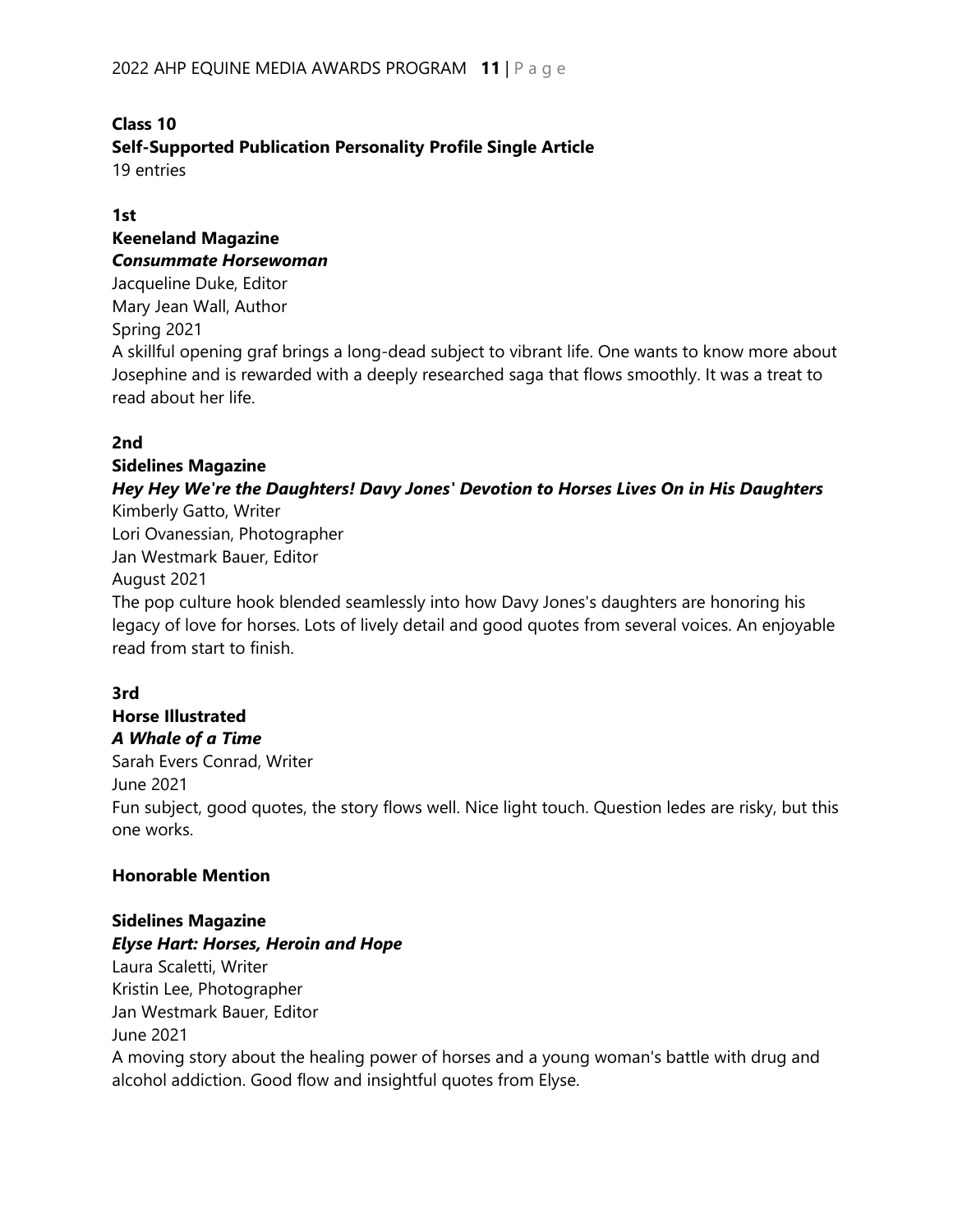### **The Team Roping Journal** *Serving Those Who Served*

G.R. Schiavino, Managing Editor September 2021 A sensational topic that you handled without overt sentiment, both pluses in a writing contest. Great job getting many voices for the story.

#### **Class 11**

#### **Freelance Writer Personality Profile Single Article**

10 entries

#### **1st**

#### **Christina Keim A Closer Look at Heart of Phoenix**

Christina Keim, Author

Summer 2021

Published in Untacked

What a compelling story about a great organization! One person CAN make a difference. As told here, Tinia Creamer began in a small way and snowballed it into a large effort to help unwanted horses. The telling of Phoenix's story made it very real and pulled your heartstrings. And the conclusion to the article showed how the cause caught on and the many ways people are helping.

#### **2nd**

#### **Jennifer Bryant** *The Fairy-Tale Horse*

Jennifer Bryant, Writer January 12, 2021 Published in YourDressage.com

An exceptional tribute to a special horse. The writing is first rate. We travel through time as the team comes together and progresses up the ladder of dressage. Laura's decision to retire Verdade at the article's conclusion was heart-wrenching.

#### **Class 12: Association Publication Feature Single Article**

15 entries

### **1st Off-Track Thoroughbred Magazine** *Unbiased*

Alexandra Beckstett, Managing Editor Spring 2021

Hurray for this article on gender equality! I had heard people describe mares as "moody," but in my personal experience of owning both mares and geldings, I found the geldings to be slightly more difficult. I also found that neither one was so difficult that I would never buy either a mare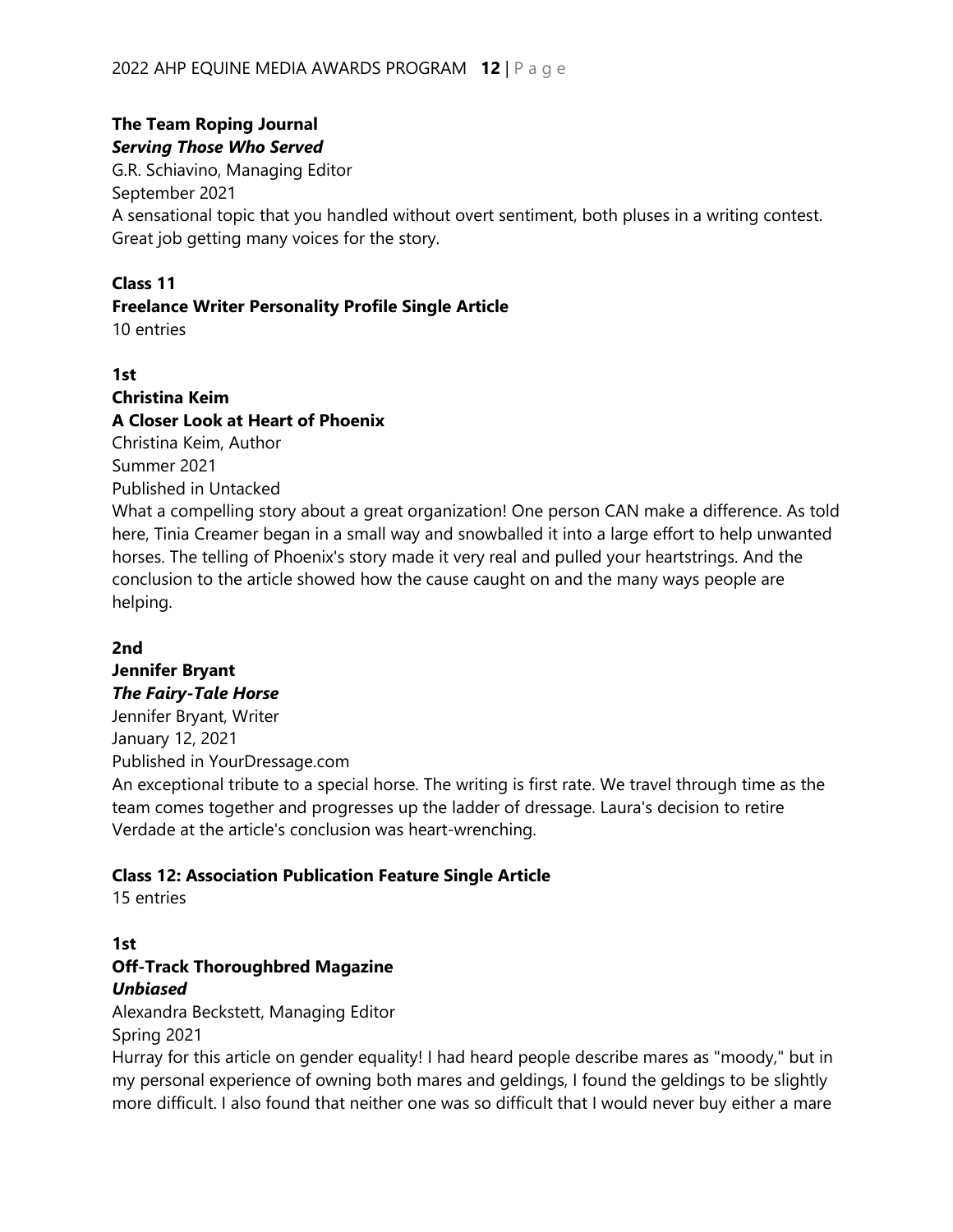or a gelding. This article provides scientific evidence and anecdotal experience to tell readers, "Don't condemn a horse because of its gender!"

#### **2nd USDF Connection** *A Lesson in Courage*

work with him.

Molly Ryan, Author April 23, 2021 Published in YourDressage.com Every horse deserves a chance. That's the lesson of this story told through the forgiving eyes of his owner and trainer. Anyway, he is a beautiful horse, and the owner is right to be proud of her

### **3rd**

### **The American Quarter Horse Journal** *America's Superhorse, Rugged Lark*

Becky Newell, Editor-In-Chief March 2021

A story about an accomplished horse with a personality. The anecdotes added much more to the story than the typical quotes, which may say a horse/person/event was great without giving specific examples. Good to include an explanation for how a horse can move from the appendix registry to the permanent one. I like that the story has multiple sources.

#### **Class 13**

# **Self-Supported Publication Feature Single Article**

20 entries

**1st Elizabeth Moyer** *A Lid for Every Pot* Elizabeth Moyer, Author October 2021

Published in Horse Illustrated

This lede is an excellent example of taking a specific and using it to introduce a reader to the big picture. The story flows beautifully. Lots of information, many voices, great quotes, good kicker. It's so well done that I read it multiple times to find something to nitpick, and I couldn't. Flawless start to finish.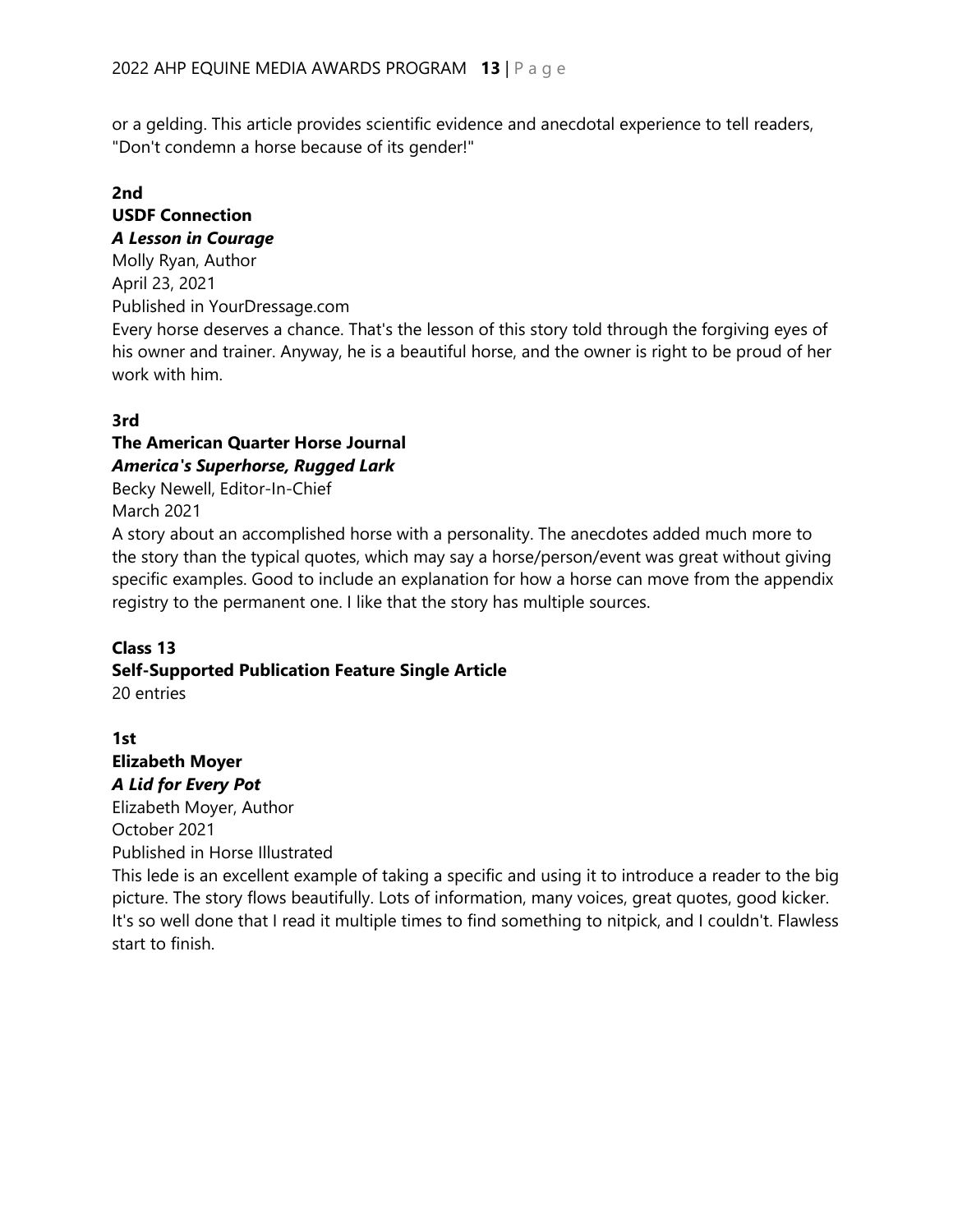#### **2nd Horse Illustrated** *Equines Fighting Fires*

Stacey McKenna, Writer

July 2021

The descriptive lede immediately grabs a reader's attention. It's interesting that equines once pulled firewagons, and now they're being used to fight fires in a new way. Good topic, neatly handled.

# **3rd**

#### **Western Horseman** *Born & Bred Babbitt*

By Jennifer Denison August 2021

It takes a lot of skill to allow a story with this much history to breathe so easily. Nice lede puts you right at the table with the cowhands, and many characters and voices flow gently throughout the generations. The unexpected sad ending was presented in a dignified manner a very good job capturing living history.

#### **Honorable Mention**

# **Barrel Horse News**

#### *Straight from the Horse's Mouth* Kristin Pitzer, Writer

July 2021 Unusual topic, always a bonus in a writing contest. Excellent work getting input from two clients. A sidebar explains Daigle's start in the field.

# **Quarter Horse News**

# *Shining Spark: How Sweet He Is*

Betsy Lynch, Author Kelsey Pecsek Hruska, Editorial Director Molly Montag, Editor Spring 2021 When you use a cliche as a lede, you enter treacherous waters, but I give you points for threading the theme through your story. A light touch with your storytelling, and your writing flowed nicely through the highs and lows.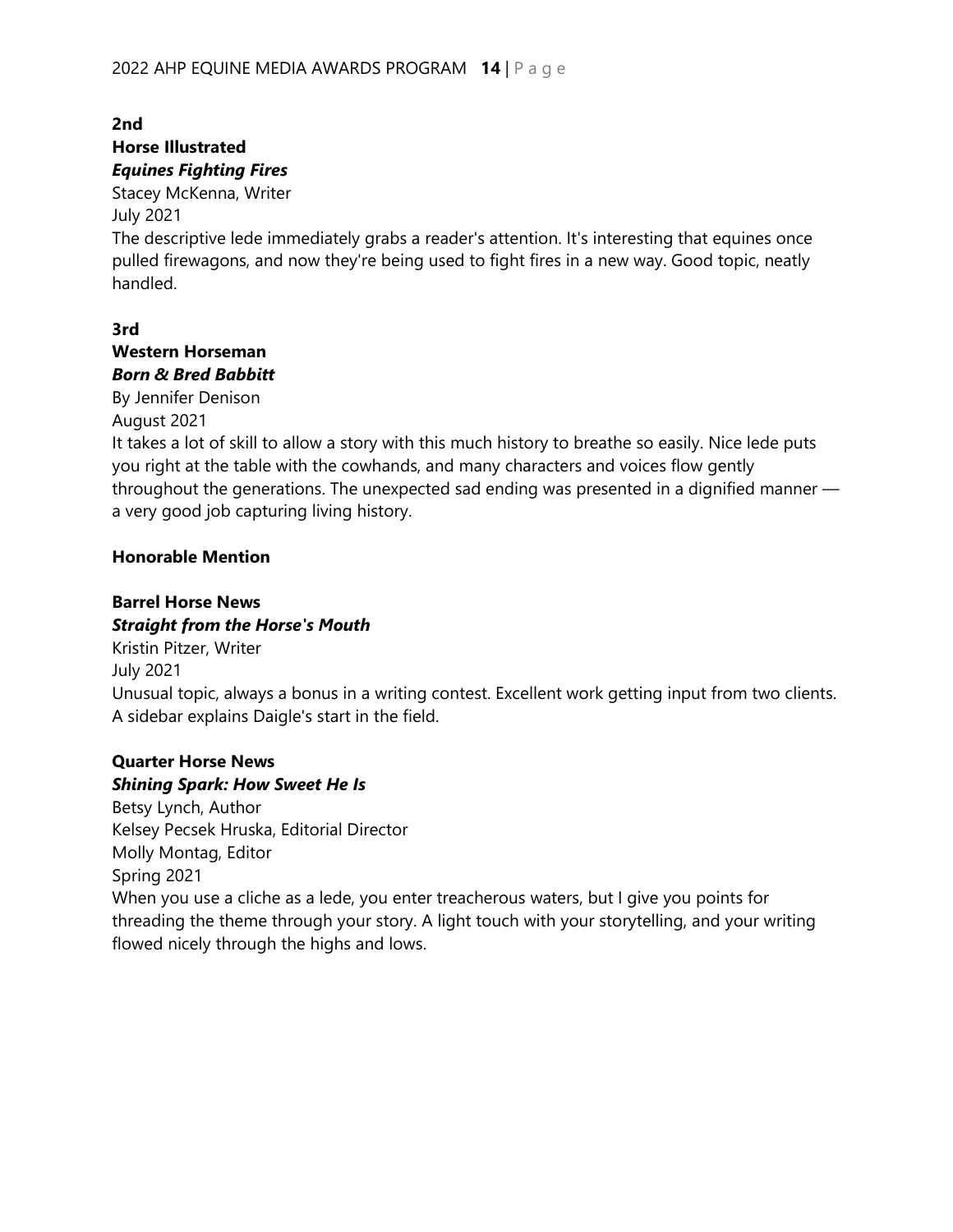#### **Class 14**

#### **Freelance Writer Feature Single Article**

9 entries

#### **1st**

#### **Megan Arszman**

#### *When Government Regulates the Horse Industry...*

Megan Arszman, Writer September/October 2021

Published in Equine Chronicles

A sentence into this entry, and I am invested in whatever is to follow in pursuit of the story's outcome. With a thrilling approach to conveying the implications of HISA, every word, every prose, and every paragraph intermittently weaves together a gilded story that relays how the topic at hand affects our industry. The variations in sentence structure, subject utilization, direct and indirect quotations, and industry parallels make this an unrivaled, innovative piece pertinent to many facets of the horse world. This article is high-quality, edgy, imperative writing that sets a precedent not soon to forget.

#### **2nd**

#### **Kate Bradley Byars** *Quality Communications*

Kate Bradley Byars, Author August 2021 Published in Barrel Horse News

This entry is wholesome content to the highest degree, and the level of quality is notable from the very beginning. It is fluffy and feel-good but correctly and illustratively does so with a distinct purpose to educate the reader and tell Brandon's story rather than the writer's story.

#### **Class 15: Personal Column Single Article**

19 entries

#### **1st Quarter Horse News** *Together & Better For It*

Justin High, DVM, Author Kelsey Pecsek Hruska, Editorial Director Molly Montag, Editor Spring 2021 An interesting read that made a technical topic easy to understand and follow.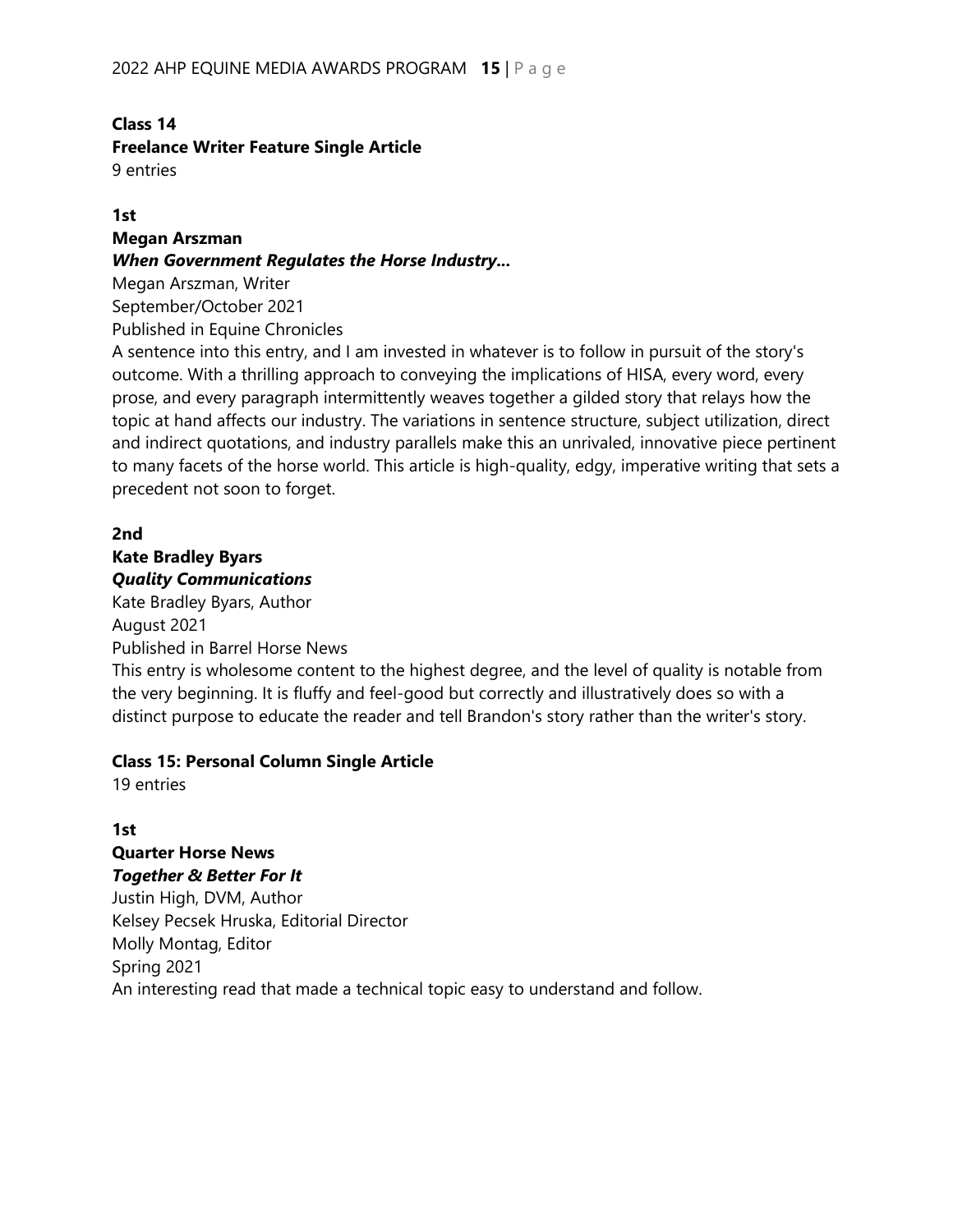#### 2022 AHP EQUINE MEDIA AWARDS PROGRAM **16** | Page

**2nd USDF Connection** *Free Rein: Finding Balance* Tillie Jones, Author

March/April 2021 Great topic and writing.

#### **3rd**

**Practical Horseman** *Breeches That Fit*

Jennifer Finch, Author Spring 2021 A solid piece on a much-needed discussion.

#### **Honorable Mention**

### **Jennifer Bryant**

*20 Years Later*

Jennifer Bryant, Writer September 11, 2021 Published in YourDressage.com Solid piece.

# **USDF Connection**

*Dressage on the Last Frontier*

Rosa Meehan, Author April 9, 2021 Published in YourDressage.com Interesting topic.

# **Class 16: Editorial Event Coverage Single Article**

20 entries

# **1st USDF Connection** *Worth the Wait*

Diana de Rosa, Author November/December 2021

This is comprehensive coverage of one of the world's biggest sporting events. It's the winner because of the sheer amount of information and the writer's comprehensive reporting and control over the structure.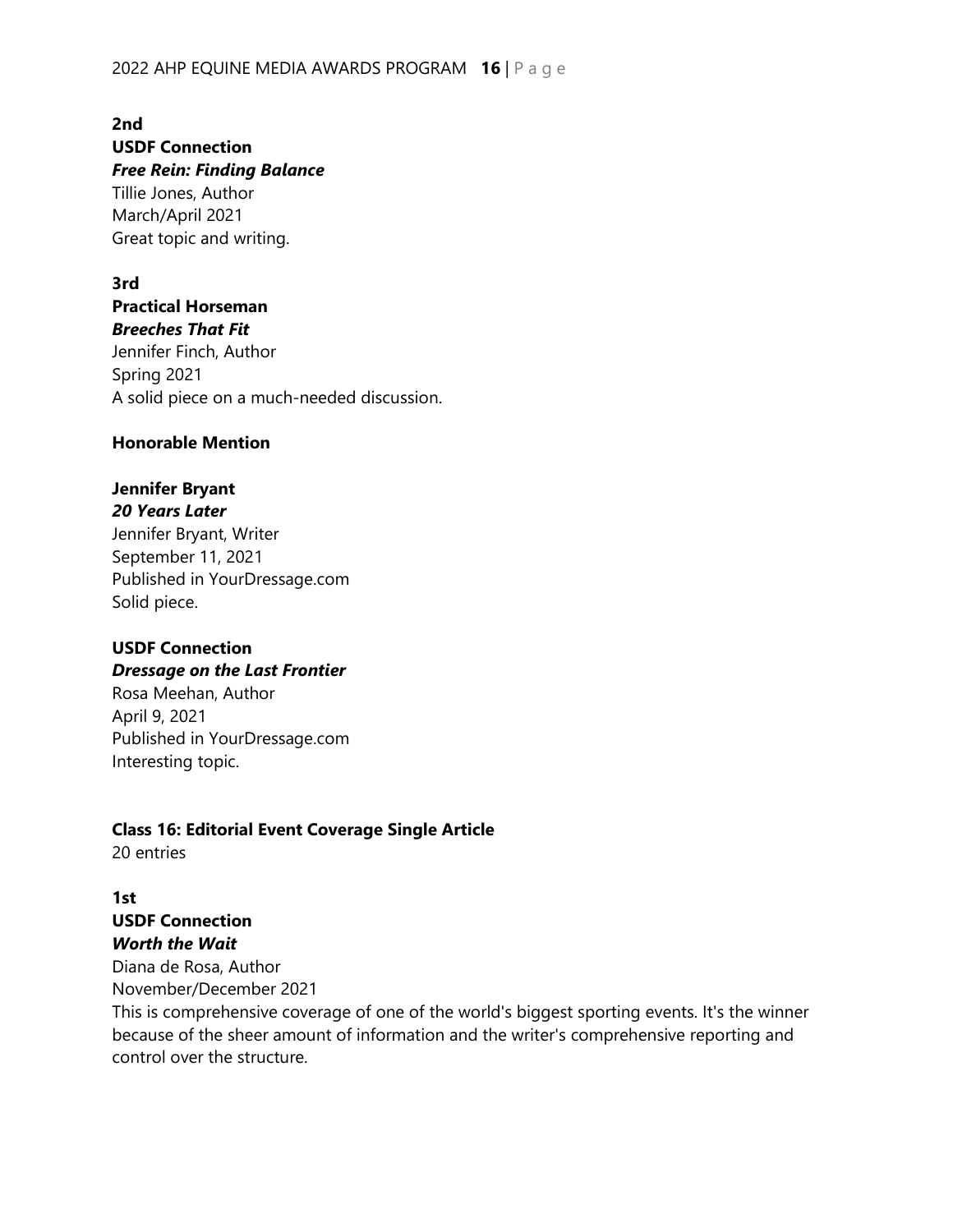#### **2nd Paint Horse Journal** *Champions, Unite*

Jessica Hein, Author Allison Armstrong Rehnborg, Author January/February 2021

This well-structured article exemplifies event coverage. The writer picked interesting subjects who won and rounded out their personalities, so they weren't all saying the same thing. In short, the vignettes are snappy, from the Black rider talking about the importance of racial representation to the wedding proposal couple to the rider overcoming cancer. The writer does a nice job of weaving in pandemic-related references without having them dominate the story.

#### **3rd**

#### **NRHA Reiner** *Clearing the Path*

Kelsey Pecsek Hruska, Editor

August 2021

A well-paced and well-written article. The writer's ability to capture the comprehensiveness of this event and to develop Hercules and Dare helped land third place. Nice descriptions of what happened and what made the lead horse and rider special.

#### **Honorable Mention**

#### **Barrel Horse News**

#### *Building a Legacy*

Kailey Sullins, Editor with Blanche Schaefer

February 2021

The writer focused much of the story on one person, which helped place the entry. It was a good decision to put all the technical placing and breeding info at the end.

#### **USHJA In Stride**

#### *John French Finds His Fifth WCHR Professional Challenge Victory*

Tricia Booker, Author and Photographer

November 2021

Nicely written and comprehensive story that flows well. A masterful beginning with relevant information led to a punchy quote. The writer covered a lot of ground and offered a lot of information from the event.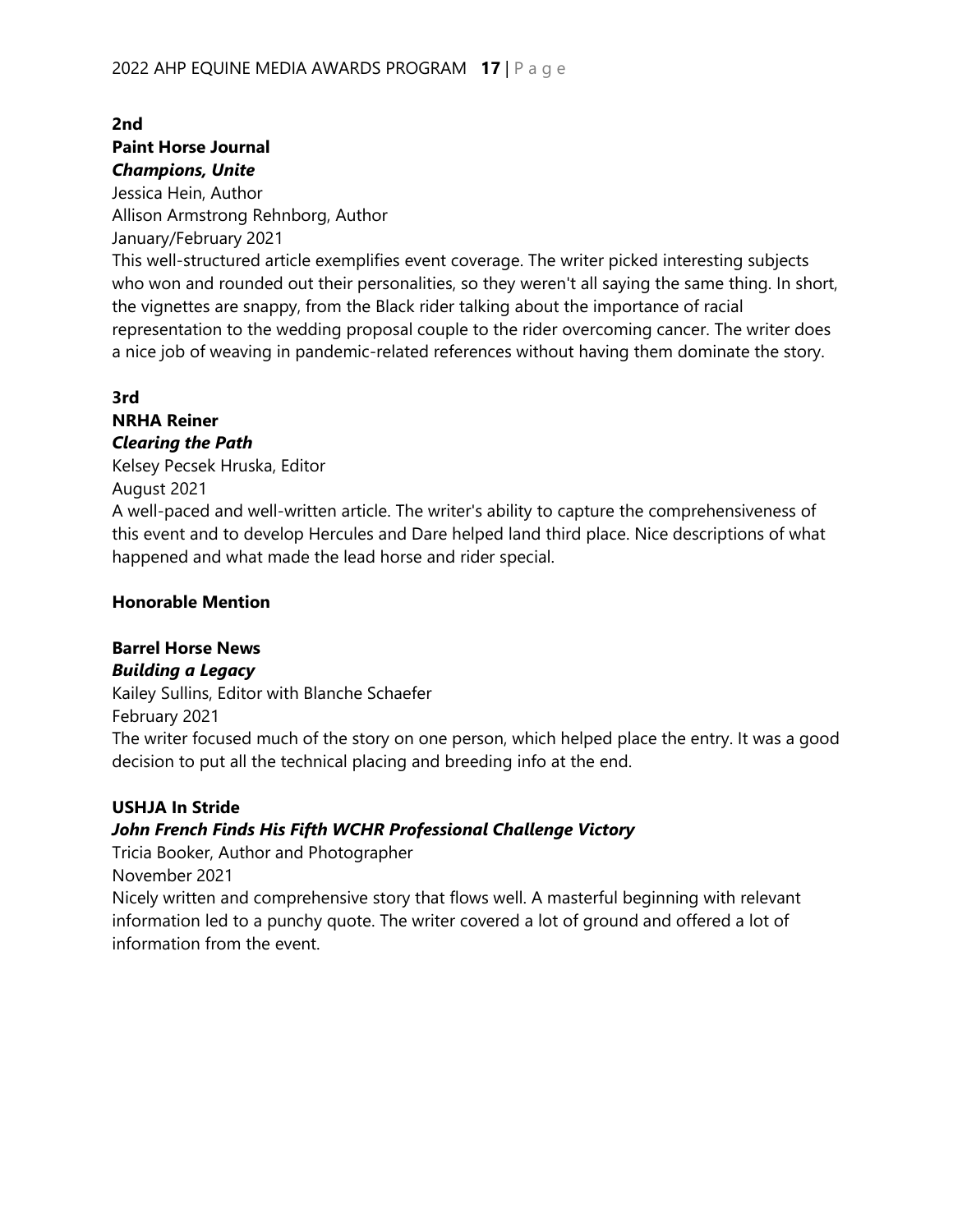#### **Class 17: Equine-related Editorial Series**

11 entries

#### **1st**

#### **New York Horse** *The Healing Horse*

Renee Gadoua, Author Janis Barth, Author December 2021

Both stories are tied to the therapeutic power of horses while standing on their own. Emotional without being maudlin. All subjects convey their feelings eloquently. Non-horse readers would enjoy these pieces.

#### **2nd**

#### **USHJA In Stride** *Horse Behavior and Care Series*

Michelle Bloch, Author

January, March, May, July, September, November 2021

Strong series, especially how the writer contrasted/compared human thoughts/reactions to a horse's. The cribbing lede was especially good. The series included many voices (from experts), good sidebars, very clear explanations, and logical organization. Useful information for any horse lover.

#### **3rd**

#### **Nation Media**

#### *The Luhmühlen Tour Diaries, Parts 1-8*

Tilly Berendt, Author and Photographer

June 7 through June 26, 2021

Published in EventingNation.com

Charming and conversational, these diaries give a reader a backstage pass to the eventing world. Humor is very hard to pull off, but this writer has the combination of a light touch and the power of rich details.

#### **Class 18: Equine-related Human-Animal Bond Article**

20 entries

#### **1st American Farriers Journal** *A Full Set and a Full Circle*

Jeff Cota, Lead Content Editor July/August 2021

The biggest gifts sometimes come in the smallest packages. The writer says so much in a few words. This touching story shows that we can bond with animals that aren't even ours in such a powerful way.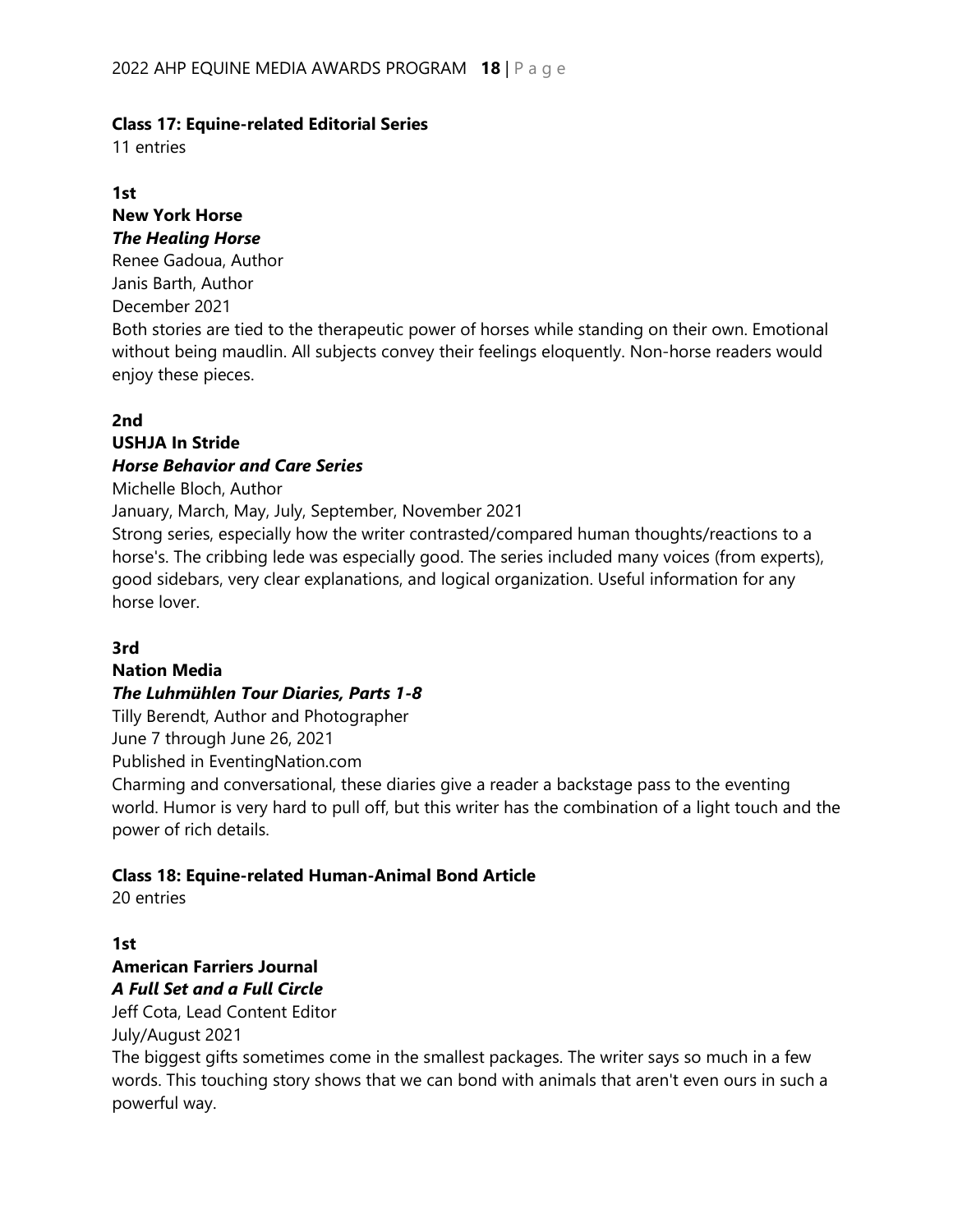**New York Horse** *Mustang Strong* Renee Gadoua, Author December 2021 From beginning to end, the writer does an excellent job of providing insights and painting vivid pictures for readers. The image of Stevens taking solace in her horse even when she was undergoing chemo is powerful. The story truly does demonstrate the healing power of horses.

#### **3rd**

**2nd**

**Sidelines Magazine** *Elyse Hart: Horses, Heroin and Hope* Laura Scaletti, Writer Kristin Lee, Photographer Jan Westmark Bauer, Editor June 2021 A powerful tale of perseverance, faith, hope, and love. Love for a horse and a daughter. Elyse has a wonderful, strong voice, and the writer does an excellent job of telling her story.

#### **Honorable Mention**

#### **Mid-Atlantic Thoroughbred**

*Hope from Loss* Sara Gordon, Author November 2021 The opening paragraphs are well crafted. They hook the reader, and the crisp writing and great storytelling keep them hooked.

#### **Sidelines Magazine**

#### *From Polocrosse to Eventing Nothing Stops Andrew Diemer*

Ruby Tevis, Writer Pam Jensen, Photographer Jan Westmark Bauer, Editor June 2021 Well written and well reported with great quotes. The writer conveys complex topics with ease and tells a touching story.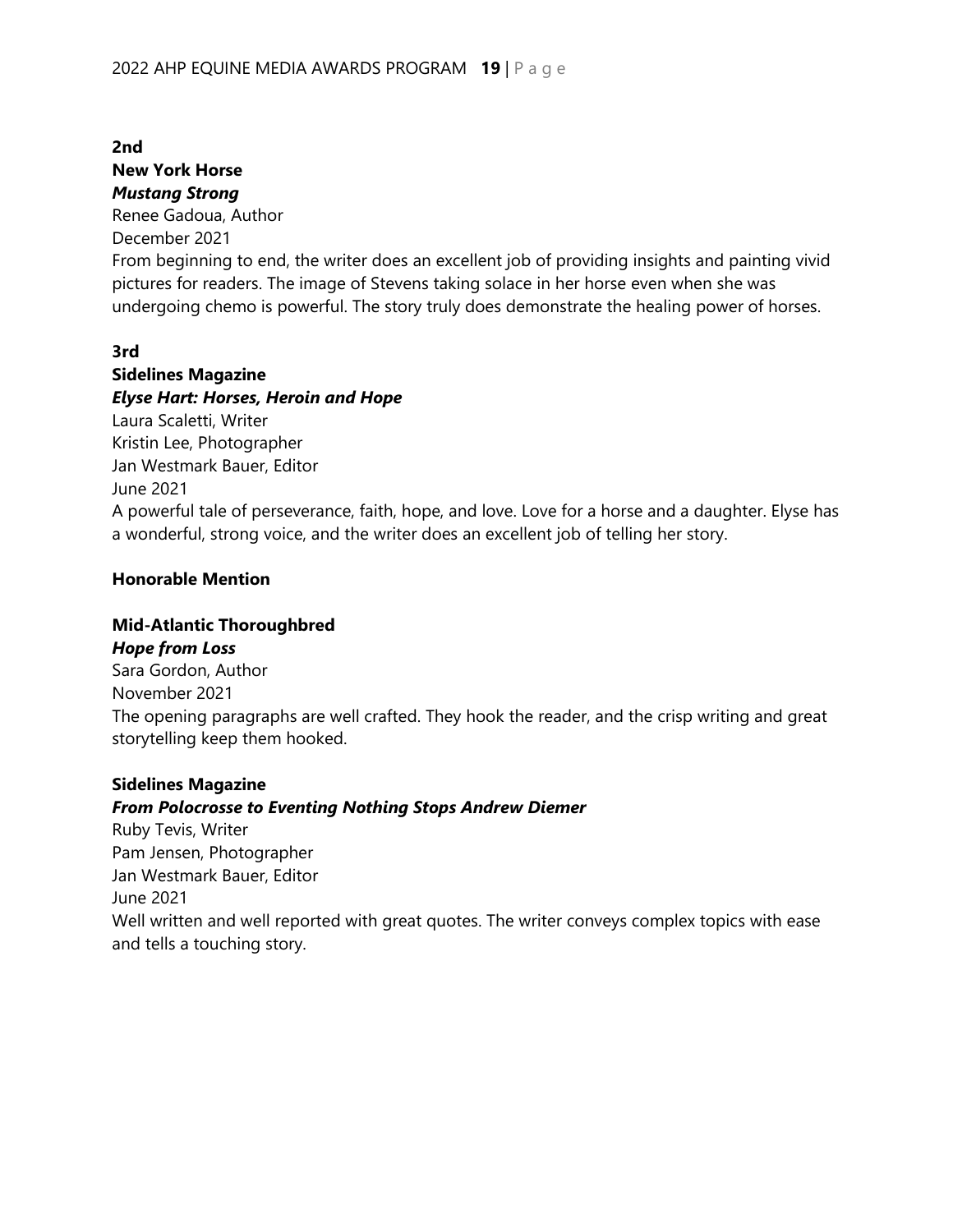#### **Class 19: Equine-related Public Awareness Journalism Article**

6 entries

#### **1st**

### **Sidelines Magazine**

#### *Maeve & Moose: Beating Cancer With the Help of the Cornell University Equestrian Team*

Britney Grover, Writer Jan Westmark Bauer, Editor

December 2021

It's easy to overwrite when given an emotional topic like this, but you showed admirable control. The setup to introducing horse therapy was flawless, and your lab coat/breeches transition made me want to applaud. The writer provided lots of voices, and the grimmer aspects of her treatment were given their due. A winner from start to finish.

#### **2nd**

# **Canadian Horse Journal**

#### *Solo Horse Packing Adventures in Canada's Southern Rocky Mountains*

Tania Millen, Author

#### Spring 2021

The author's language is descriptive and flows gently. It's a ride many readers would be happy to take.

#### **Class 20: Freelance Writer Equine-related Journalism Article**

9 entries

# **1st Elizabeth Moyer** *Getting Over Grooming*

Elizabeth Moyer, Author May 2021

Published in Horse Illustrated

This grooming article explains why some horses don't like being groomed. We forgot that horses could simultaneously be tough as nails and extremely sensitive. Thumb's up for getting multiple sources, using subheads, and having a sidebar listing good and bad signs of grooming.

#### **2nd Elizabeth Moyer** *Riding Toward College*

Elizabeth Moyer, Author

#### Fall 2021

The author gave some really good ideas on using horsemanship to get into college. I liked how the horsemanship experience can be explained as relevant to what is sought when applying to colleges. And you pointed out the need to remember that horsey things have to be explained to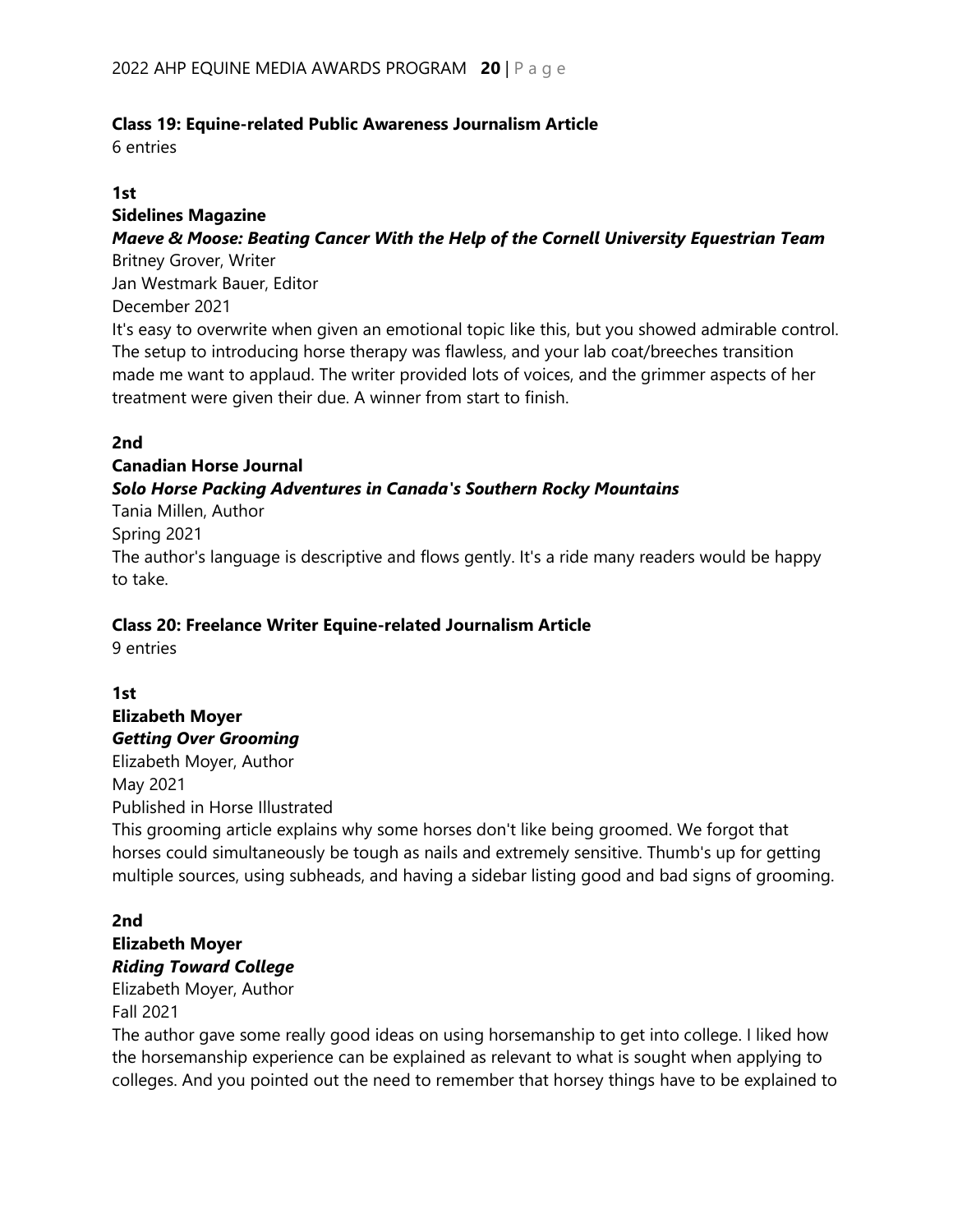non-horse people. You contacted students from different universities and other people, so you had multiple sources.

# MULTIMEDIA

#### **Class 22: Publishing Media Equine-related Video**

7 entries

#### **1st**

**Horse Network** 

#### *"She Knew What She Was Doing" PSA*

Misdee Wrigley Miller, Executive Producer Carrie Kehring, Executive Producer Ross Babbit, Producer Forest Erickson, Producer Cody Guiler, Producer Carley Sparks, Producer August 4, 2021

A tough topic that needs to be told. This story was so far from what you would expect to see in this industry. You not only maintained high production quality with lighting, sound, and composition, but you told a story. The story was sad, but it ended with triumph and a message that would help others.

#### **2nd**

#### **The Team Roping Journal**

#### *Wesley Thorp "At the Barrier" Presented by ADM*

Mariah Hammerschmidt, Video Producer Zachary Baker, Director of Photography and Editor April 26, 2021 I bet you spent a lot of hours on this one. I enjoyed the story and loved how you kept the generational family tradition.

#### **Class 23: Publishing Media Equine-related Podcast**

6 entries

#### **1st**

# **StreamHorseTV**

#### *The Trailblazing Horsewomen Livestream*

Natalie Mayrath, Interviewer March 8, 2021

This entry was a highly enriching podcast with remarkable guests and a wise moderator, an heirloom piece for the industry.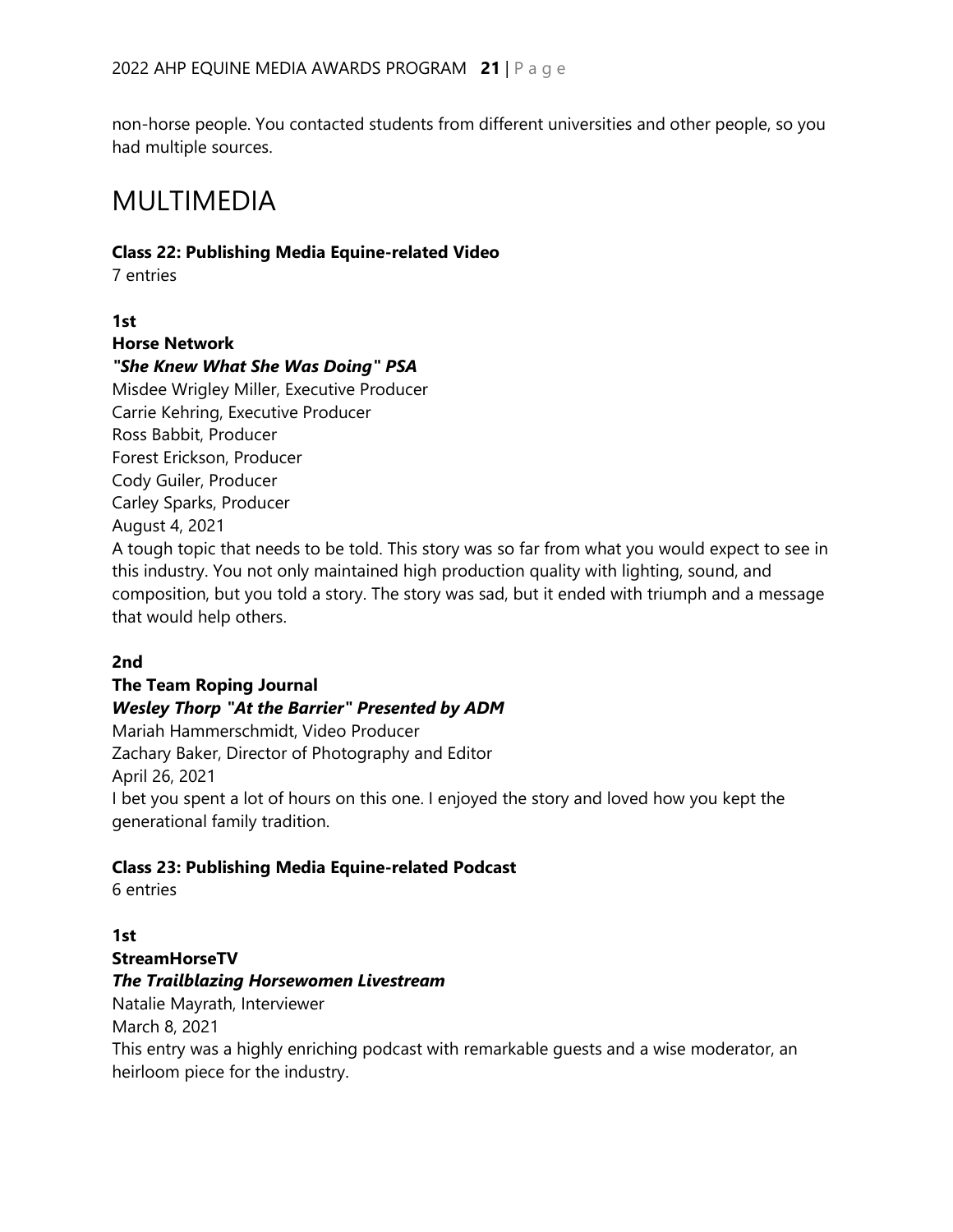# **2nd**

#### **EquiManagement**

#### *Disease Du Jour: Equine Foot Lameness*

Kimberly S. Brown, Group Publisher, Equine Health Network Laurel Scott, Digital Editor Dr. Ty Wallis, Guest Merck Animal Health, Sponsor July 29, 2021 Excellent content and value to the industry.

#### **Class 24: Freelance Equine-related Podcast**

8 entries

#### **1st**

**Julianne Neal**

#### **Whinny Tales: Round Pen Minute "Dealing With Depression"**

Julianne Neal, Host, Producer/Director August 16, 2021

Very well recorded and mixed. The story is engaging, and the music creates a pleasant mood to sit back and enjoy the tale.

#### **2nd**

#### **Abigail Boatwright** *The Freelance Remuda, Episode 37: Discussing Graphic Design with Avery Shifflett*

Abigail Boatwright, Co-Host Kate Bradley Byars, Co-Host August 24, 2021

A delightfully different type of equine podcast that covers aspects of the business that seem overlooked by too many industries. The host is bright and energetic during the interview. The guest picked up on that energy. Together, the discussion is lively and enjoyable.

#### **Class 25: Publishing Media Equine-related Website**

7 entries

**1st Quarter Horse News** *Quarterhorsenews.com*

Molly Montag, Editor

Kelsey Pecsek Hruska, Editorial Director

This website does what it's supposed to do in a clean, easy-to-use format. Very well designed with minimal fluff.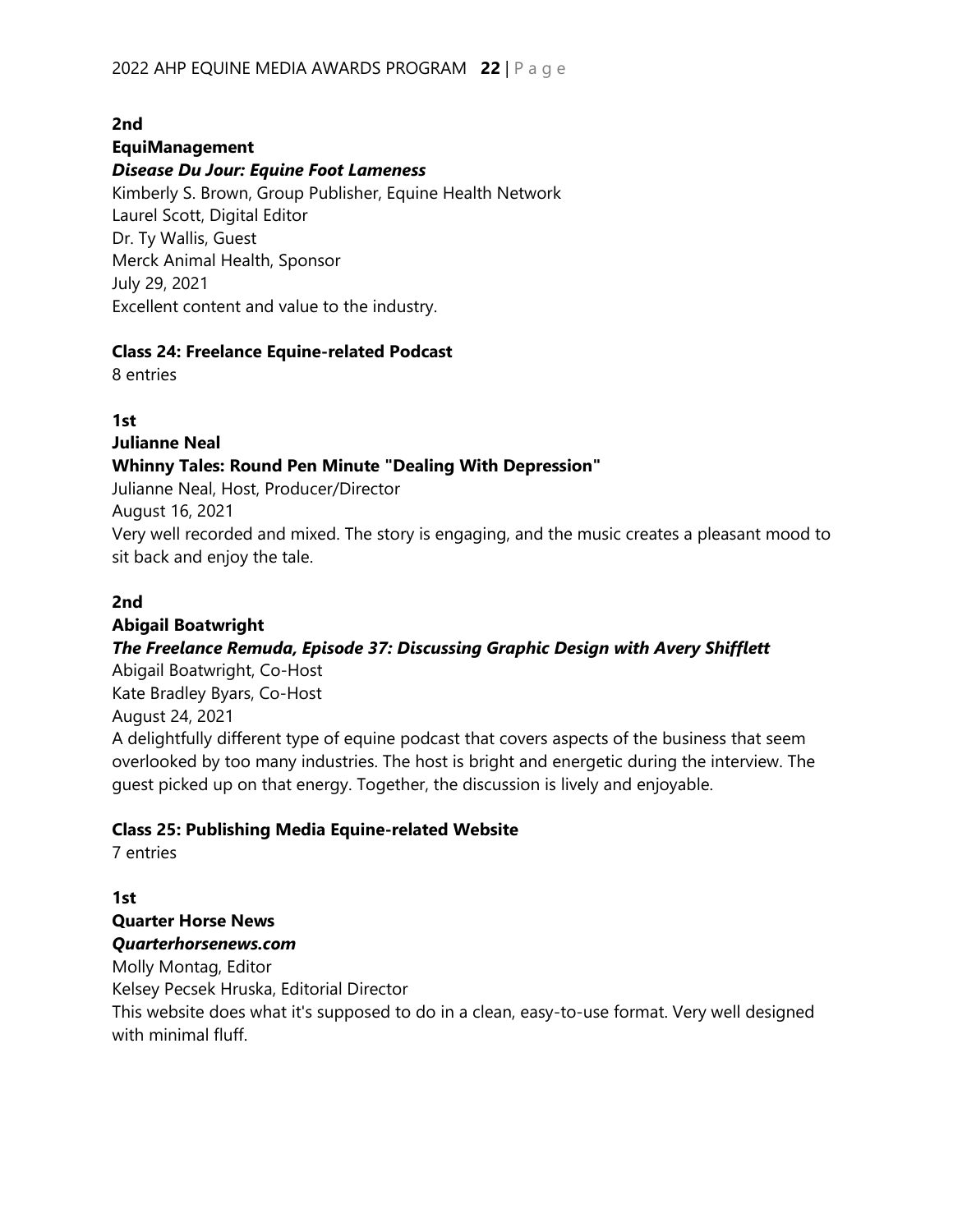# **2nd BloodHorse**

#### *BloodHorse.com/horse-racing*

Claire Crosby, Editorial Director Byron King, News Editor Frank Angst, Features Editor Eric Mitchell, Bloodstock Editor Anne M. Eberhardt, Visual Director Christine Oser, Associate Editor Molly Rollins, Associate Editor Christine Wittmer, Sr. Web Producer Michelle Benson, Web Producer Lauren Gash, Sales Editor Jacob Chaney, Videographer Bob Ehalt, Correspondent Tracy Gantz, Correspondent Mary LaRue, Correspondent The BH+ site is straightforward and well organized. Pages are very well organized and easy to use.

# **Class 26: Publishing Media Equine-related Single Issue or Multi-Issue Electronic Publication**

7 entries

#### **1st**

#### **Arabian Horse Times**

#### *AHT Digital: 2021 Arabian Breeders World Cup*

Lara Ames, Publisher Jaime Johnson Stachler, Designer

May 12, 2021

I love the use of videos with incredible photos and stories. The spread was very attractive and kept a consistent look and feel throughout the magazine - great use of interactive media throughout.

#### **2nd BloodHorse** *BloodHorse Daily*

Team BloodHorse May 2, 2021; November 7, 2021

I appreciate the interactivity in this submission, how each line in the table of contents was hyperlinked to a section, and how each ad was hyperlinked to a corresponding website.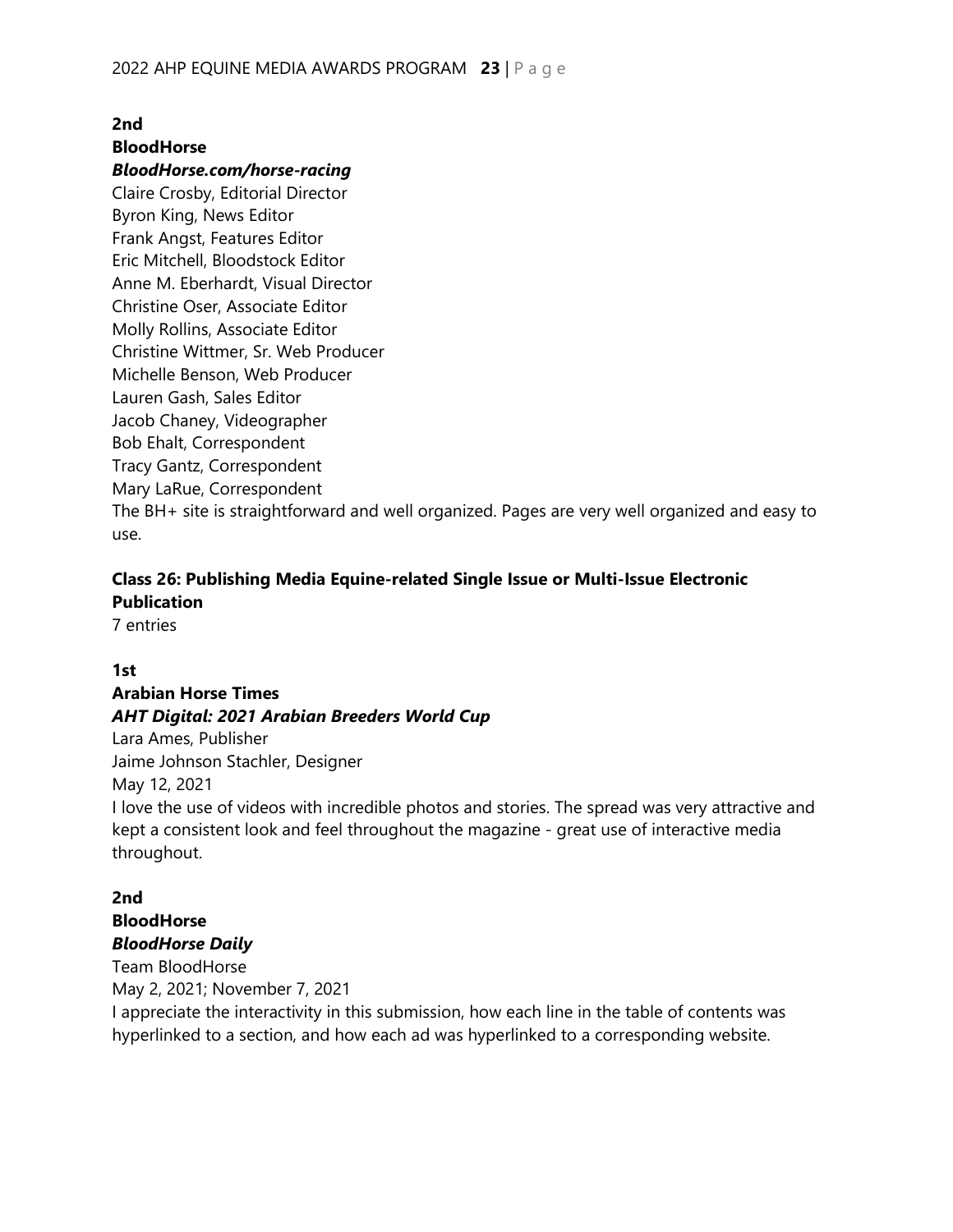# VISUAL MEDIA

#### **Class 27: Editorial Action Photograph**

15 entries

#### **1st Shelley Paulson** *Best Foot Forward*

Shelley Paulson, Photographer February 2021 Published in The Horse The photograph is spectacular. It captures just the right moment from just the right angle. The color is spot on.

### **2nd**

# **BloodHorse** *Americans Seek Third Straight BC Juvenile Turf Win*

Anne M. Eberhardt, Photographer November 5, 2021 This photo is eye-catching, colorful, and vibrant. The photographer's use of a higher angle and the inclusion of shadows makes the composition even more compelling.

#### **3rd**

# **Hoof Beats**

*Eye on the Prize* Mark Hall, Photographer November 2021 What a fun, expressive shot. This horse is definitely in on the action and in it to win it.

#### **Class 28: Editorial Human-Animal Photograph**

4 entries

#### **1st Shelley Paulson** *Winter Sparkle*

Shelley Paulson, Photographer Winter 2021 Published in US Equestrian

This image encompasses everything editorial - it is creative, has continuity, and the colors in the photo are beautiful. Not only is emotion conveyed through the horse and the young lady, but the iciness and coldness of the photograph and its colors make the reader/ viewer imagine themselves in the scene. This photograph positively displays the beautiful exploitation of color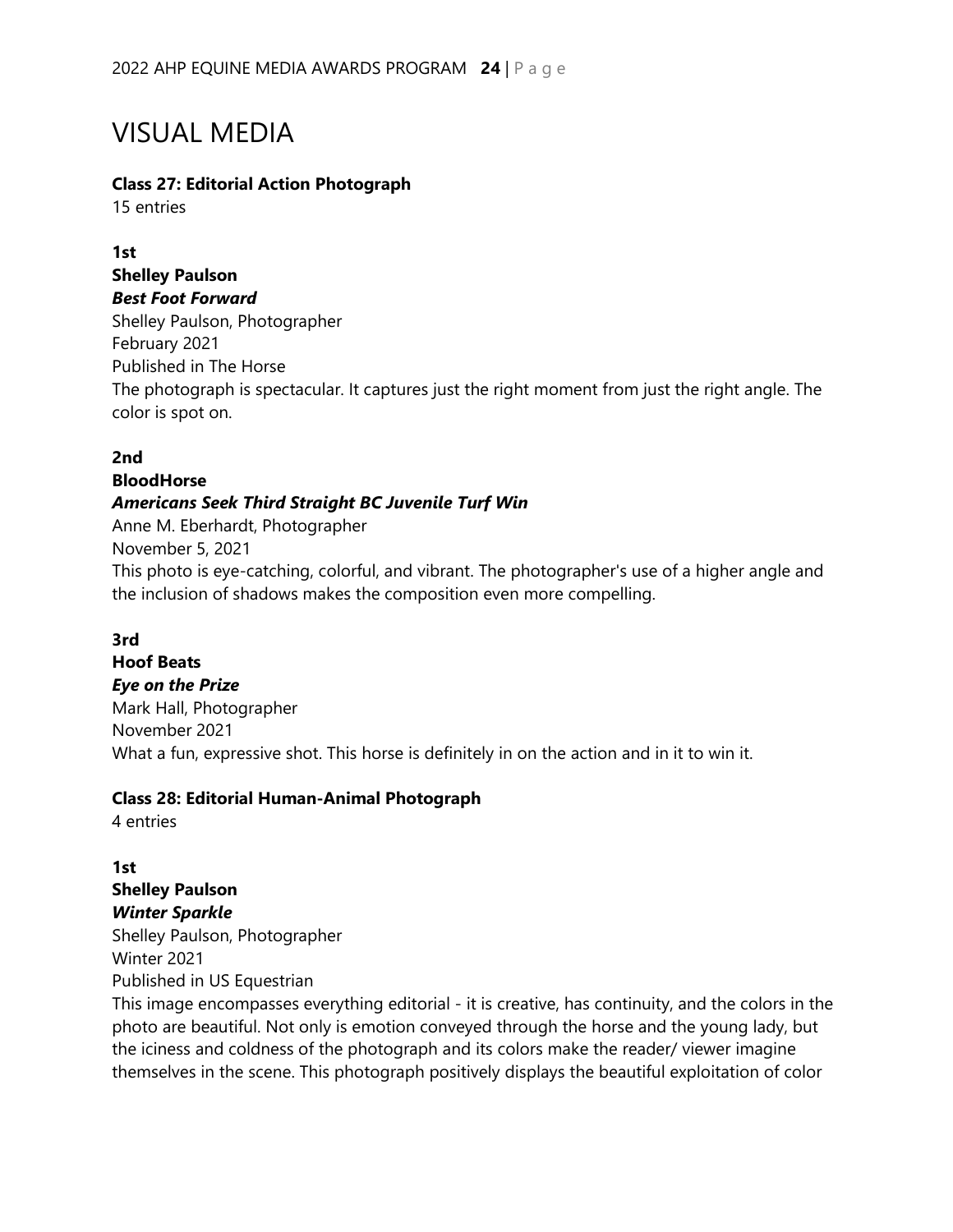theory and further represents how combining tangibles with intangibles to convey a story is correctly and effectively done.

#### **Class 29: Editorial Photograph**

16 entries

#### **1st American Farriers Journal** *Forging a Horseshoe*

Jeff Cota, Photographer April 2021

A marvelous environmental photograph, it is so narrative of the strength of the blacksmith and the extreme heat of the process. The photographer enhanced the focal point with impeccable exposure; sharp focus on the subject matter's illumination, frozen action on the smoke rising from the fieriness of the practice - all while keeping the tools of the trade and the background soft yet legible. This image portrays amazing photographic skills.

# **2nd**

### **The American Quarter Horse Journal** *The Lineup*

Kendra Brinkman, Photographer March 2021

This amazing photograph is the perfect introduction to the editorial. The photographer did a superb job of framing this composition. The pallet of colors and the tactile qualities of the horses are enhanced by hard, natural illumination and perfect exposure.

# **3rd**

# **The American Quarter Horse Journal** *Kokernot 06 Ranch*

Scott Van Osdol, Photographer September/October 2021

This scenic image evokes the feeling of man and nature in harmony. The photographer chose the perfect time of day when the sun illuminated the horizon to create the perfect backdrop for crisp silhouettes. The tent light brings forward that same golden hue and fades out toward the ground, making this composition perfectly balanced and interesting.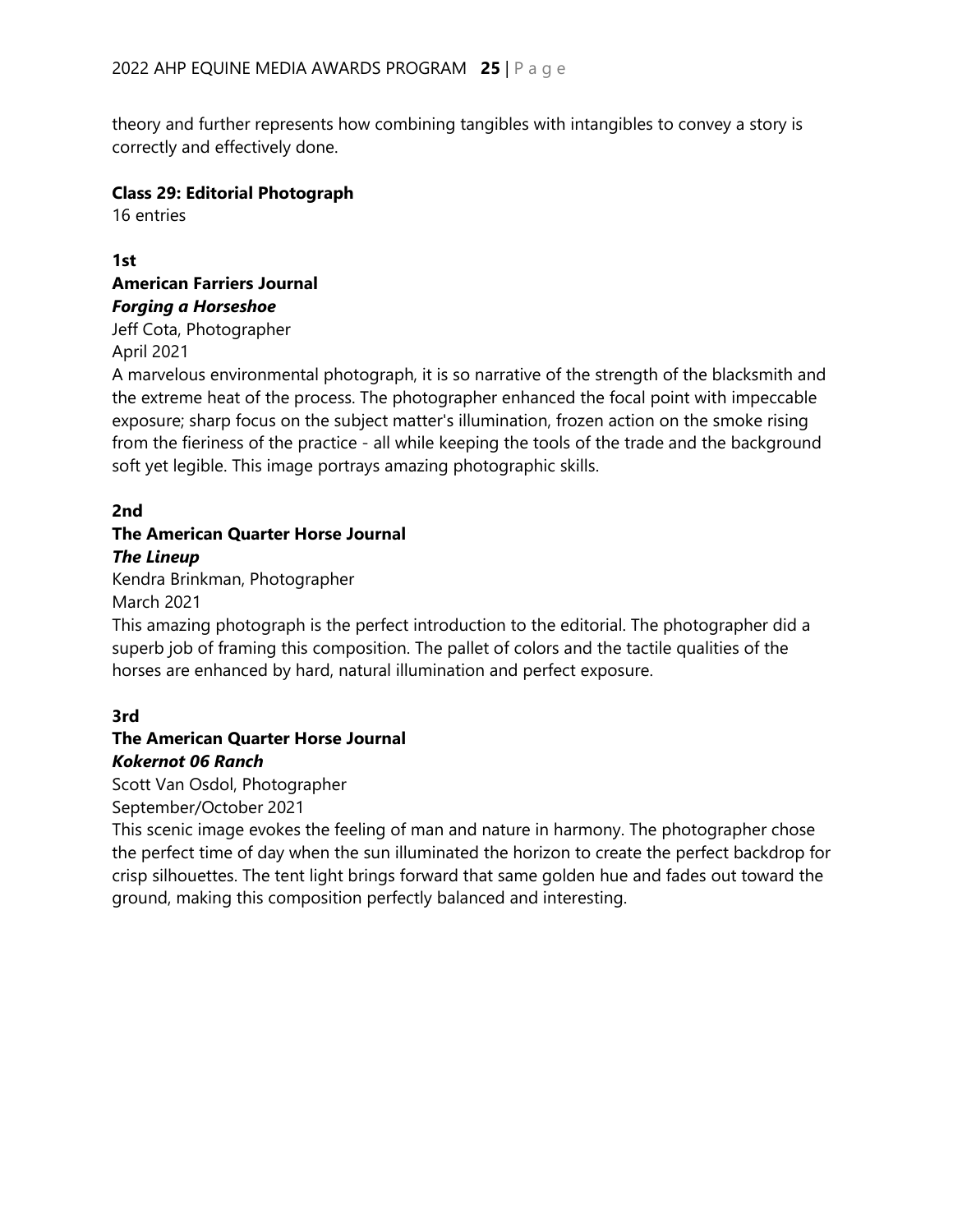#### **Honorable Mention**

#### **Horse Illustrated** *Gypsy Vanner - Parting Shot*

Tracey Buyce, Photographer November/December 2021 This capture will stop the viewer in their tracks; endearing and comical, it stands alone as the whole story. The photographer did a great job with sharp focus exposing each hair and follicle of this Gypsy Vanner.

#### **The American Quarter Horse Journal** *Steam*

Chris Dickinson, Photographer November 2021

The photographer did a stellar job capturing the heat emanating from this horse's body. The rim lighting that kisses the horse's back, separating the dark background from the body, is just the correct amount of illumination to make the rising steam visible.

#### **Class 30: Freelance Editorial Photograph**

5 entries

# **1st**

#### **Douglas Lees** *An Act of Levitation*

Douglas Lees, Photographer Fall 2021 Published in Untacked Everything combines well here - great color, a great moment, and great action make for a great photo.

#### **2nd**

# **Melissa Fuller**

#### *Sabine Schut-Kery, Her Journey to Olympic Silver*

Melissa Fuller, Photographer

October 2021

Published in Sidelines Magazine

This image is a nice portrait that captures the subject's personality. The subject seems warm and relaxed. The side lighting makes the photo.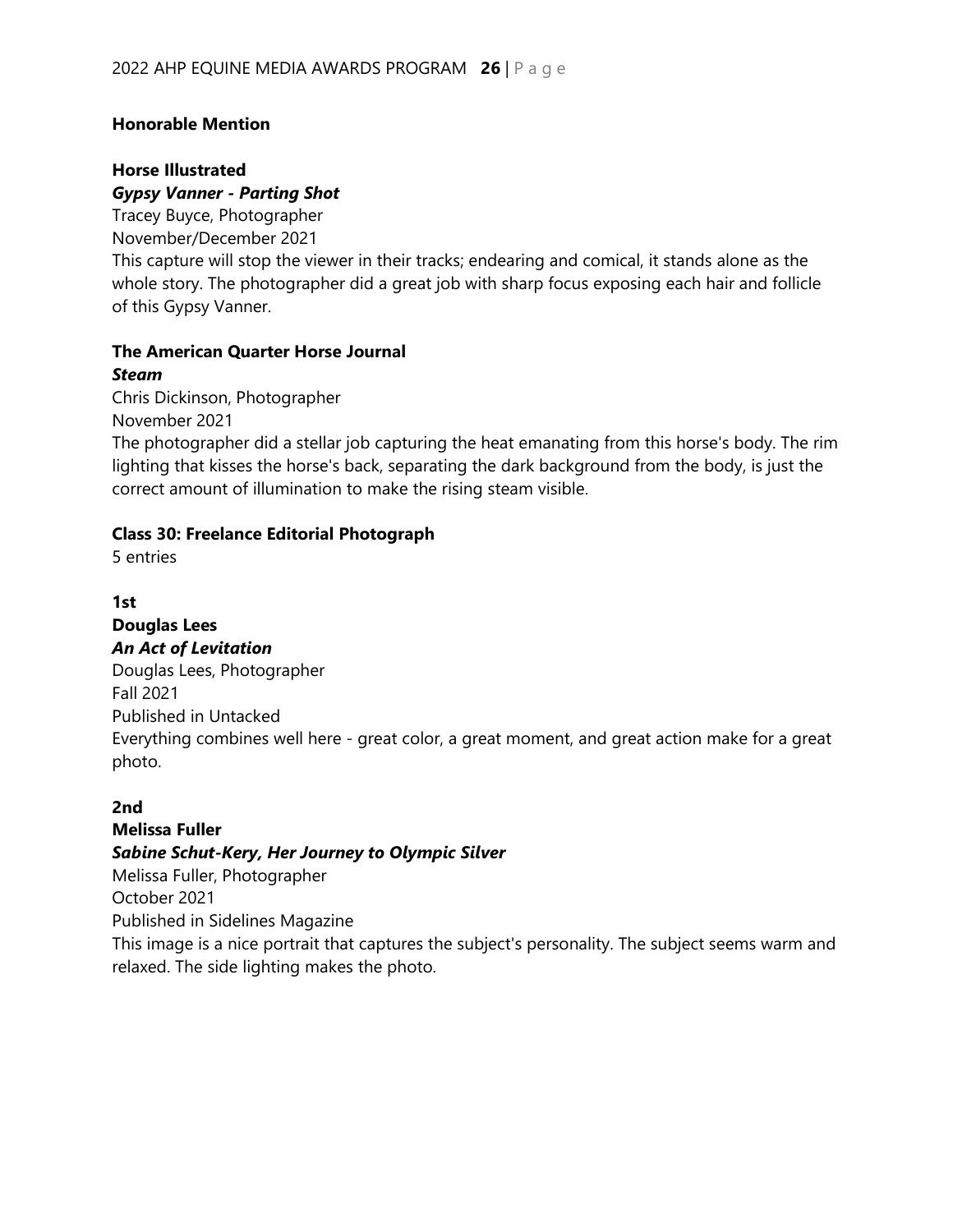#### **Class 32: Editorial Illustration**

7 entries

#### **1st**

#### **The American Quarter Horse Journal** *Out of Control*

Jean Abernethy, illustrator December 2021/January 2022

A funny illustration for a funny article. When you read the story, the illustration becomes even more comical. The characters are well done. The drawing is excellent. Colors are well placed to focus on the startled figure in the foreground.

#### **2nd**

# **The American Quarter Horse Journal**

*Stink, Stank, Stunk* Frederick Stivers, Illustrator March 2021 Interesting style and technique. The viewer's eye moves around the composition and creates energy. Angles and lines take your eye around the illustration. The flying teeth complete the picture.

# **DESIGN**

#### **Class 33: Publication Single Advertisement Design**

9 entries

### **1st Sidelines Magazine** *Don't Just Stand There*

Mark Kerley, Designer Melissa Fuller, Photographer Jan Westmark Bauer, Editor February 2021

I love the asymmetrical lines created by the horse and human standing beside each other. This ad effectively catches the eye and then directs it toward the main message. The first line of text relates to the picture but is also a call to action for the reader. The purpose of the ad is clear, and the ad is appealing.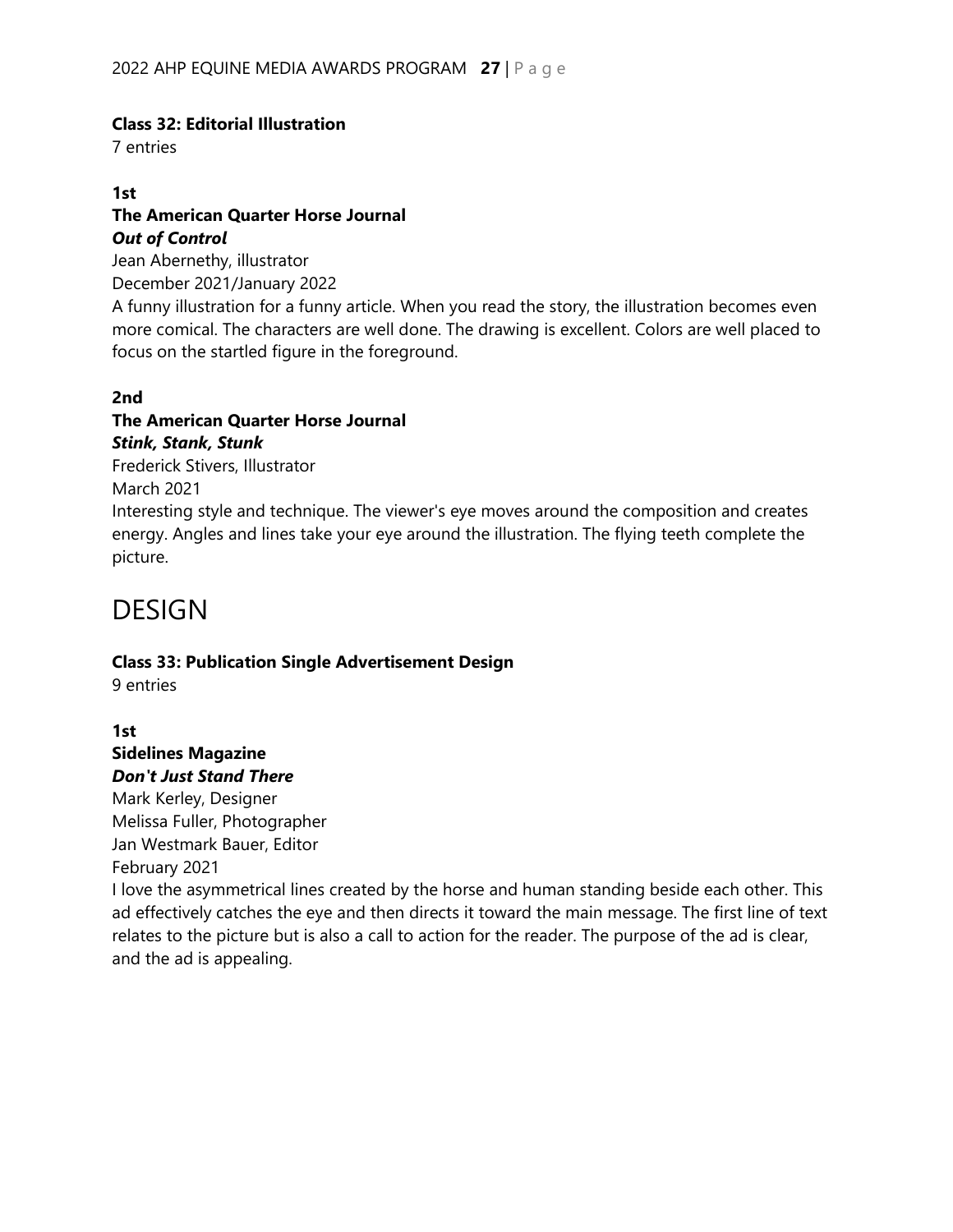#### **2nd**

#### **The American Quarter Horse Journal** *Nettles Stirrups*

Tim Archer, Art Director/Designer Doug McElreath, Photographer March 2021

This ad is simple yet effective. It is clear what the product is, and if more information is needed, the phone, website, and company email are all listed.

#### **Class 34: Association Publication Cover Page Design**

16 entries

#### **1st The Florida Horse** *November 2021 Cover*

Remi Bellocq, Illustrator

Nancy Moffatt, Senior Graphic Designer

This billboard-style cover is unique and fresh in its design. The marquis' border of Broadway lights, engulfing the bold masthead in a sea of white space, really creates a genuine theatrical feel. Kudos to the illustrator who came up with this comic representation of the two competitors; it is priceless. The handwritten cover lines couldn't be more perfect for this whimsical composition.

#### **2nd**

### **The American Quarter Horse Journal** *Braids*

Bee Silva, Photographer Tim Archer, Art Director February 2021

The word that best describes the design of this cover is dramatic. The photo is the allure; the horse is the dichotomy of strength and gentleness exemplified by the twist of his neck and his calm expression. The illumination of the braids falling across his neck creates a captivating contrast of light and shadow. The placement of the classic masthead in white and gold against the dense background is extremely complementary, creating a great cover design.

#### **3rd Mid-Atlantic Thoroughbred**

# *Preakness Bouquet*

Barrie Reightler, Designer Lydia A. Williams, Photographer July 2021

This cover design is a treasure. It is expressly cohesive in word and composition. The color of the masthead, derived from the Black-eyed Susan blanket draped over the jockey's lap, visually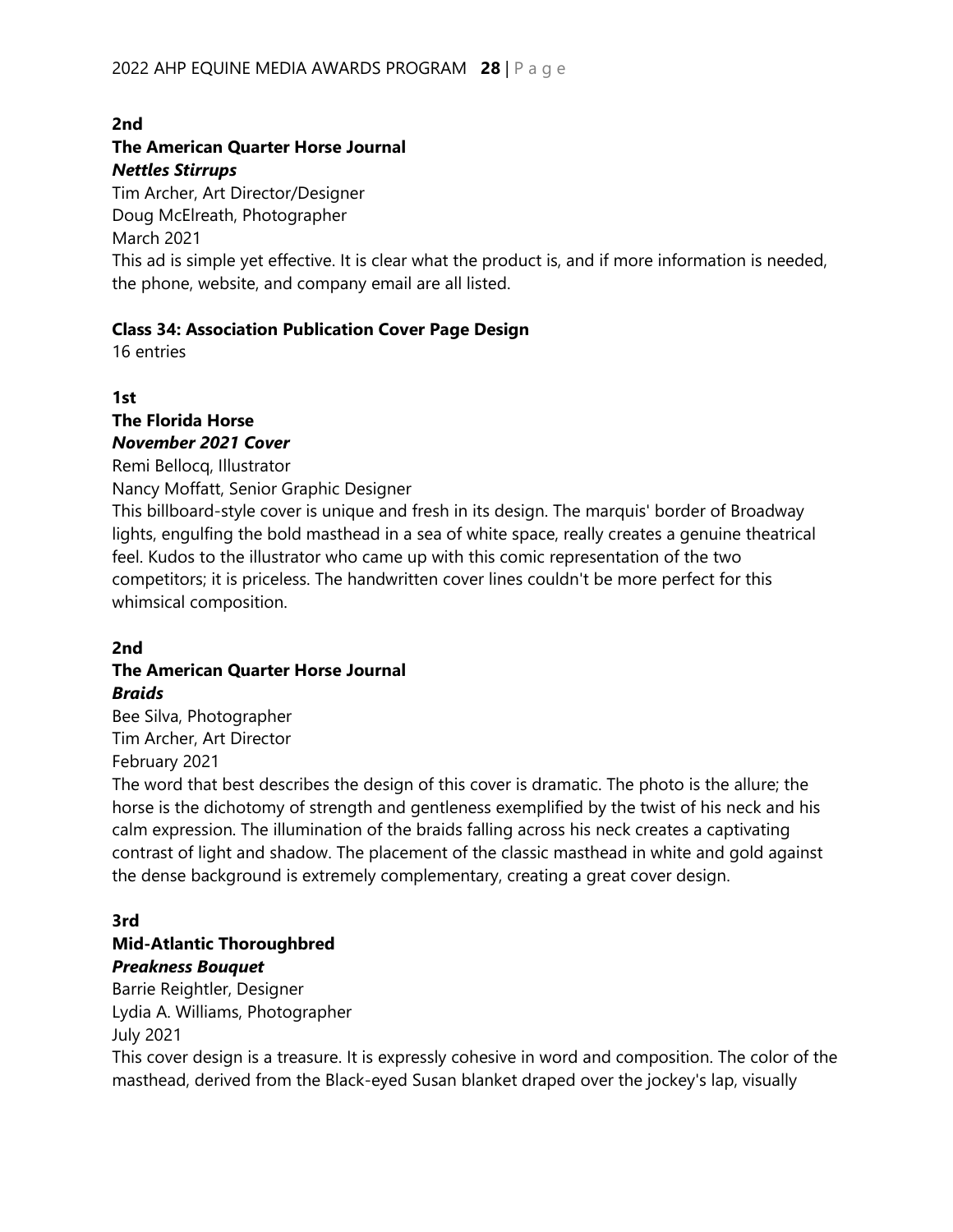connects the magazine's brand to the winning theme of the image. The jockey's expression and thumbs-up pose evoke sheer joy. The main cover line in white is bold and justly positioned.

#### **Honorable Mention**

#### **Chrome**

#### *Locks to Love*

Jody Johnson, Creative Director and Designer Jessica Hein, Editor Spring 2021 The powerful photo of this magnificent horse in action is enticing, and it is a great focal point for this cover. The fade of the burnt umber hue in the masthead draws the eye down to the horse. The positioning of the banner with the swash of the "R" swooping down and following the line of the horse's neck is beautiful. The location of the main cover line is ideal.

#### **The American Quarter Horse Journal**

#### *Horses in the Snow*

Jenn Zeller, Photographer Tim Archer, Art Director December 2021/January 2022

This cover design is just stunning. It's like a white-out on a winter's day when the only reality is the beautiful animals standing in the snow in front of you. The photo choice in this composition is captivating. With its fragile lines and two-tone fill, the masthead is positioned perfectly to complement the layout.

#### **Class 35: Self-Supported Publication Cover Page Design**

18 entries

#### **1st**

**Hoofcare Publishing** *HoofSearch Cover: Feathered Foot of a Newborn Foal* Fran Jurga, Design Tim Flach, Photographer February 2021 Everything works seamlessly here. The main image is compelling, the design is clean and stark, and the text minimal. Great contrast and color too.

#### **2nd**

#### **BloodHorse** *Looking For More*

Catherine Nichols, Art Director Wally Skalij, Photographer November 2021 A striking portrait helps carry this cover. The design is well-balanced, warm, and inviting.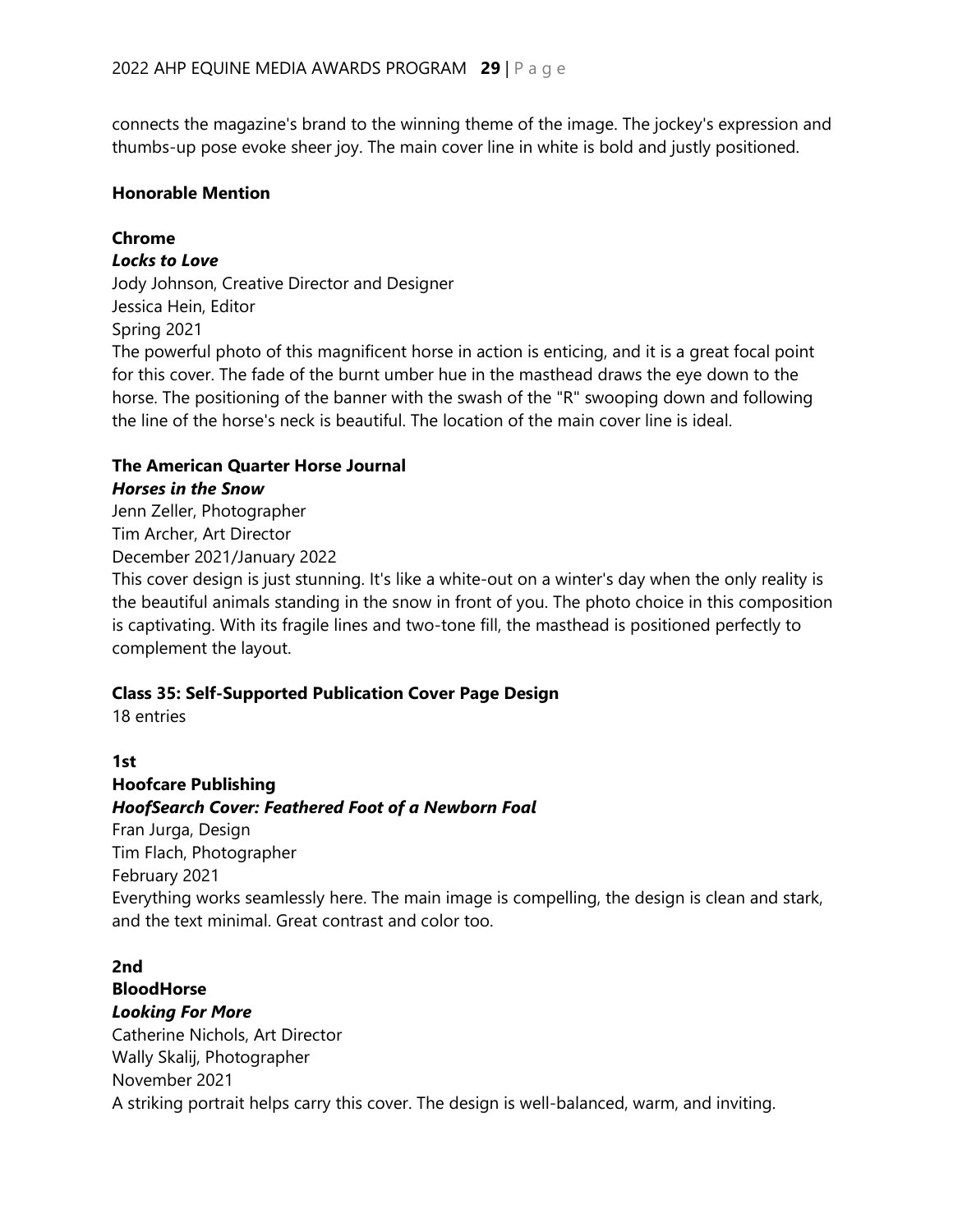**3rd**

# **Western Horseman**

*Seeing Through Smoke* September 2021 Kelly Wise, Designer Chris Dickinson, Photographer This well-designed cover with a compelling image, good use of text, and muted colors make this a winning cover.

#### **Honorable Mention**

#### **Sidelines Magazine Nick Haness**

January 2021 Mark Kerley, Designer Lori Ovanessian, Photographer Jan Westmark Bauer, Editor You can't go wrong with a zebra and a tux! What a great use of color. The design is crisp, clean, and compelling.

# **Western Horseman**

### **Born & Bred Babbitt** August 2021 Kelly Wise, Designer

A very nice image and great color scheme make this a winner.

#### **Class 36: Association Publication Editorial Design**

18 entries

# **1st Chrome** *Quality. Class. Distinction.* Brian Rawlings, Designer

Jody Johnson, Creative Director Fall 2021

The headline of this editorial defines what the audience will discover in this in-depth look into the World Equestrian Center in Ocala, Florida - "Quality, Class and Distinction." The designer did a wonderful job of conveying the excitement and beauty of this complex through the use of images that do it justice. The aerial shots convey the enormity of the center. The color pallet of deep purple and gray is classy, and the treatment of the typography is top-notch in design and placement.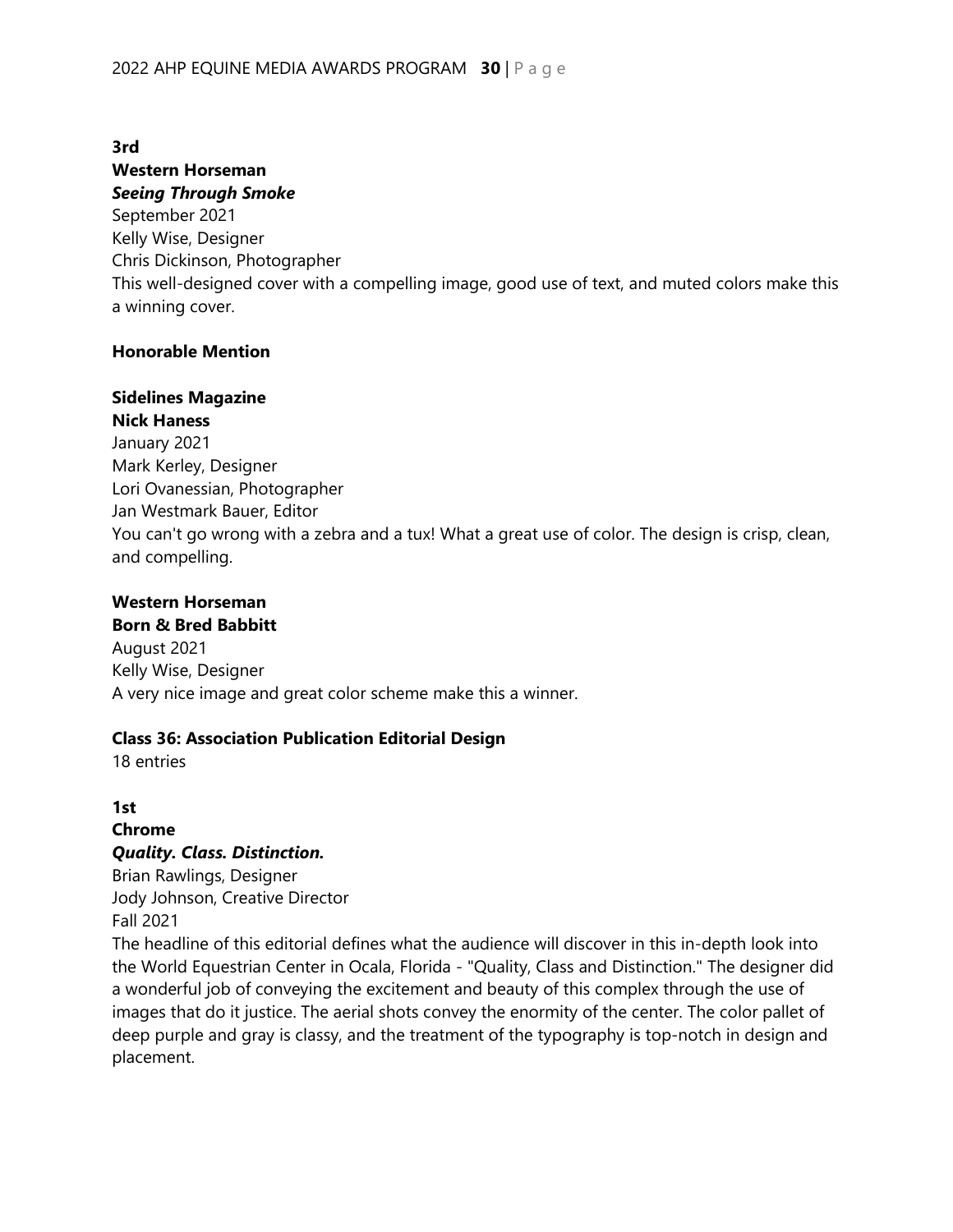#### **2nd**

#### **The American Quarter Horse Journal** *Twisting Tradition*

Steven Meckler, Photographer Clint Swearingen, Graphic Designer Tim Archer, Art Director August 2021

This editorial design wraps itself around the story of a master rope maker. The designer used wonderful photos to corroborate the message of the story visually. The images are large, wellcomposed, well-positioned, and narrative. The typographic design has a classic feel with a lot of white space that offsets the headlines, text, and quotes and gives the photos prominence.

#### **3rd**

# **USHJA In Stride**

#### *Eyeing Up the Situation*

Michelle Miller, Designer (Equine Network)

May 2021

An interesting editorial about the proactive responsibilities of all involved in or have a say in how a racing course and showgrounds can be set up and maintained to minimize disastrous accidents. The design of this editorial is clever, with the use of prisms as an artistic element replicated throughout the composition, creating visual cohesion. The prism factor visually speaks to the story's theme, and the artist blended the effect into the design perfectly. The layout of the typography is clean and reader-friendly.

#### **Honorable Mention**

# **The Florida Horse**

*Mucho Bueno!* Nancy Moffatt, Senior Graphic Designer JoAnn Guidry, Author October 2021

The editorial design is a real attention grabber. The story is about the life and accomplishments of the magnificent Thoroughbred "Mucho Bueno." The headline, styled like maracas, is a clever way to make memorable the Spanish name. The flashy Mexican color pallet of the headline continues throughout the pages, along with Mexican-style design elements. The repetitive colors and art create a flow throughout the composition. Each photo in this story is a visual narration of an integral part of this horse's life.

#### **US Equestrian**

#### *Planning Your Horse's Retirement*

Candice McCown, Creative Director

Summer 2021

The editorial design that supports the topic of this piece is graceful. The endearing photo that covers the opening spread evokes the feeling of love and attachment people have for their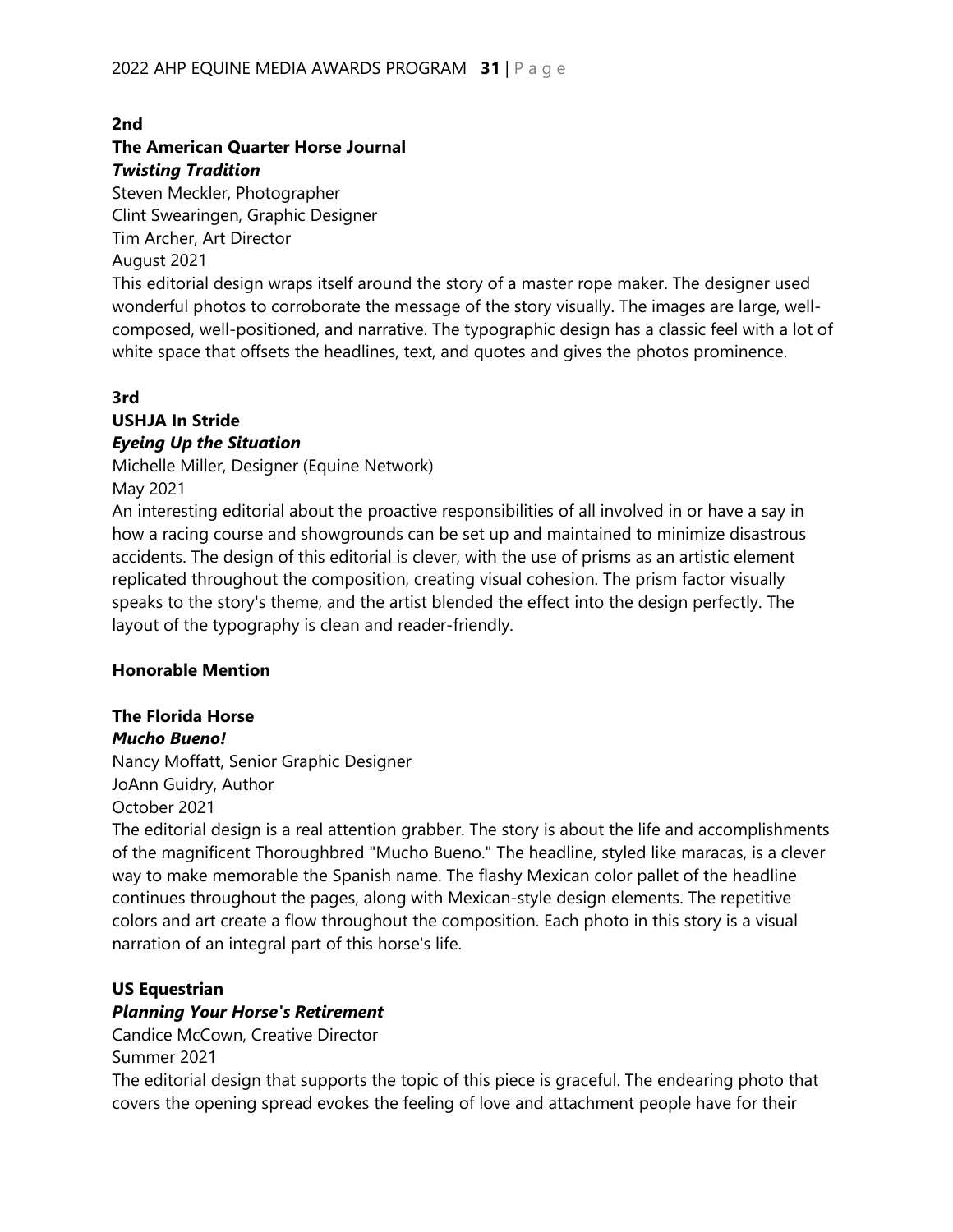horses. It is a beautiful sentiment and why this story is so important. The generous headline that glides across double spread is inviting. The gold, white and brown color pallet is rich and complementary to the great photos and clean typographic layout in this composition.

#### **Class 37: Self-Supported Publication Editorial Design**

23 entries

**1st BloodHorse** *Art As Bridge*

Catherine Nichols, Art Director Anne M. Eberhardt, Photographer May 2021

The article must have inspired the art director to design this special piece. This entry won for many reasons. The drop shadow irregular shapes for the headline and callout are a creative way to add interest and tie the pages together - details like depicting the artist's name in yellow balance the whole spread. The letterspacing in the headline is exquisite. The second spread is as striking as the opening spread.

#### **2nd**

**Western Horseman** *Drift Busters*

Kelly Wise, Designer Sandy Powell, Photographer December 2021 Classic elegant magazine design placed this entry. The art director has a good command of typography and placement from start to finish. Breathtaking photos with room to size them big give the pages an airy and "cold" seasonal feel. Readers feel "winter" as they flip through the pages.

# **3rd BloodHorse** *Bold Course*

Catherine Nichols, Art Director

April 2021

Bold opening spread. The art director had fun with the word "bold." Great idea to run the word vertically and use the "L" to frame the subhead panel. Little details like tucking the byline along the letter "L" make this entry deserving of placing. Excellent placement of copy on the opening spread and beautiful photography and sizing of photos throughout the submission.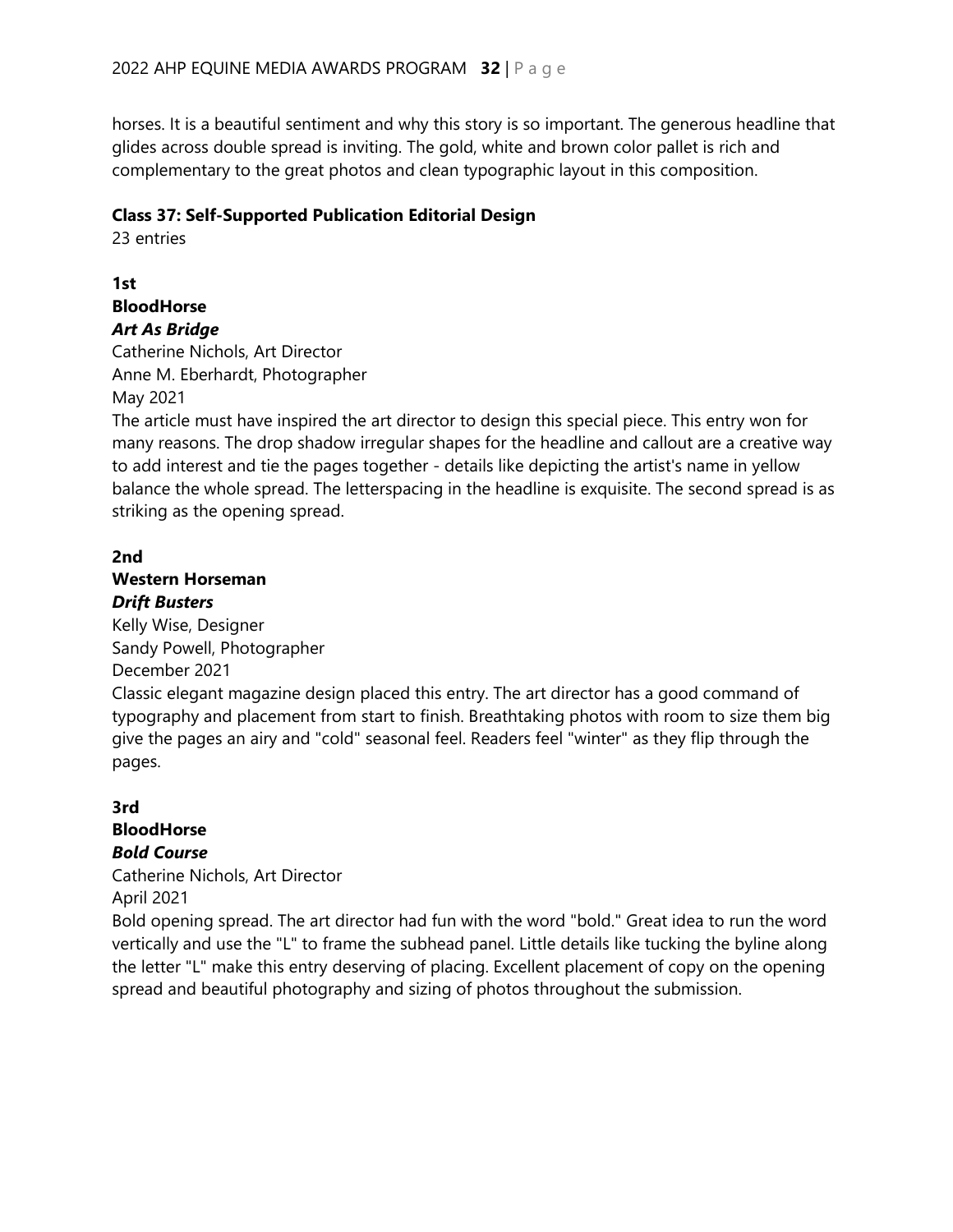#### **Honorable Mention**

#### **EQUUS Magazine**  *Game On, Winter!*

Phil Cooper, Designer Winter 2021 Lovely opening spread- beautiful photo grouped with strong typography. The art director enhanced the opener by doing an exquisite job of photoshopping the subtle snowflakes into the sky and superimposing them on the horse. The snowflake motif is carried throughout the article to tie the pages together. The pages are chock full of copy, but the art director does not make it look cluttered.

#### **Western Horseman** *Trappings*

Kelly Wise, Designer May 2021

A good description of this submission is "consistent smart design from page to page." Each spread works separately, and the design is uniform throughout the pages. Little details like the partial snout silhouette over the headline "Trappings" set this entry apart. Beautifully designed spreads make the reader want to keep turning the page for more.

# SPECIALTY DIVISION

#### **Class 38: Publishing Media Equine-related Single Issue Custom Print Publication**  3 entries

# **1st**

**New Bridge Polo** *New Bridge Polo & Country Club Magazine 2021-2022* 

Katie Roth, Editor and Publisher Shelly Marshall Schmidt, Photographer and Creative Director Jaime Johnson, Designer September 2021 Everything about this magazine is high-end. The photography, content, and continuity of all

facets of the piece are beautifully tied together and elegantly presented. The tangible feel of the magazine, coupled with an impressive shot on the cover and impressive branding, allows the reader/viewer to anticipate the quality of what is to come when turning the pages. The magazine is innovative, edgy, and impressive - publication creation done right.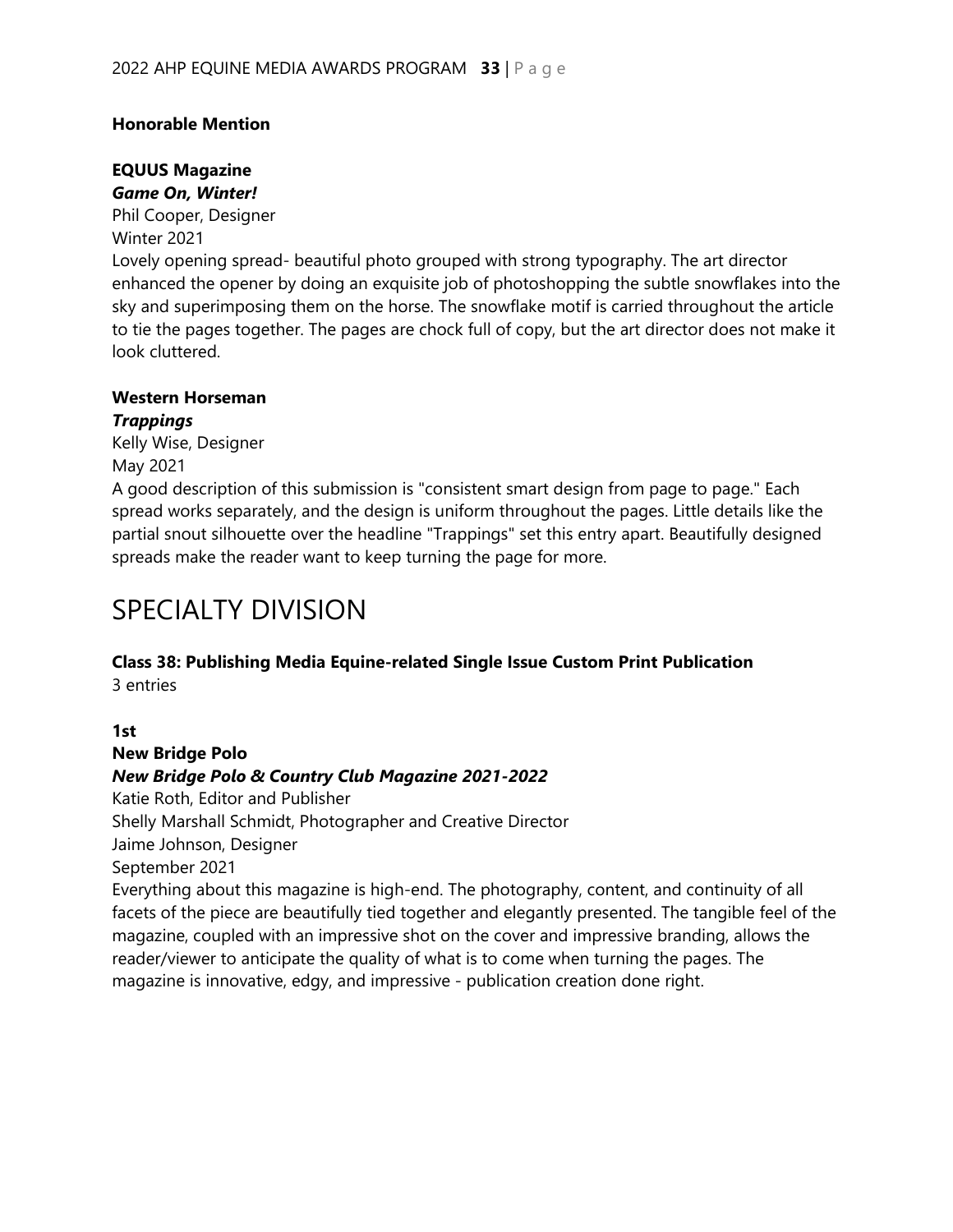#### **Class 39: Publishing Media Equine-related Book**

7 entries

#### **1st**

#### **Lisa Wysocky** *The Mysterious Horse House*

Lisa Wysocky, Author December 2021

With such a wide array of books in this class, I read, made notes, and then ruminated on each one. Which ones did I find myself thinking about or talking about with my friends, family, and co-workers? That engagement is what brought this book to the top of the class. The storyline was unique and engaging - well written with good dialogue - and the kind of book I would give a young adult, horse-loving bibliophile.

#### **2nd**

#### **Heather Wallace**

### *Body Conditioning for the Horse and Rider*

By Heather Wallace

#### March 2021

This book was chock-full of good information for readers. I made notes and tried things out in the barn at night. I liked that the information was easy to follow and well explained and illustrated. In a tough class with a huge diversity of books, from young adult fiction to nonfiction reference tools, this is one I kept thinking about after I finished reading, and that's what moved it into the top tier.

# GENERAL EXCELLENCE

# **Class 40: General Excellence Association Print Publication circulation under 15,000**

7 entries

# **1st**

# **Eventing USA**

Leslie Mintz, Editor and Graphic Designer

May and August 2021

Those interested in eventing get more than they expected in Eventing USA. The editor "gets it" that social media and online reporting mean that followers of the sport can get results of various events in real-time or close to it. Hence, this publication focuses on exceptional events and goes into more depth and interest, minimizing the overall results to lists or photos with captions. In addition, its features include some surprises like the importance of a course designer and statistics on how many competitors typically achieve certain results. Finally, the magazine includes association news, features on health issues, "how to" articles, and profiles - a well-rounded collection of information that should have something for everyone. The cover, table of contents, and layouts support the value.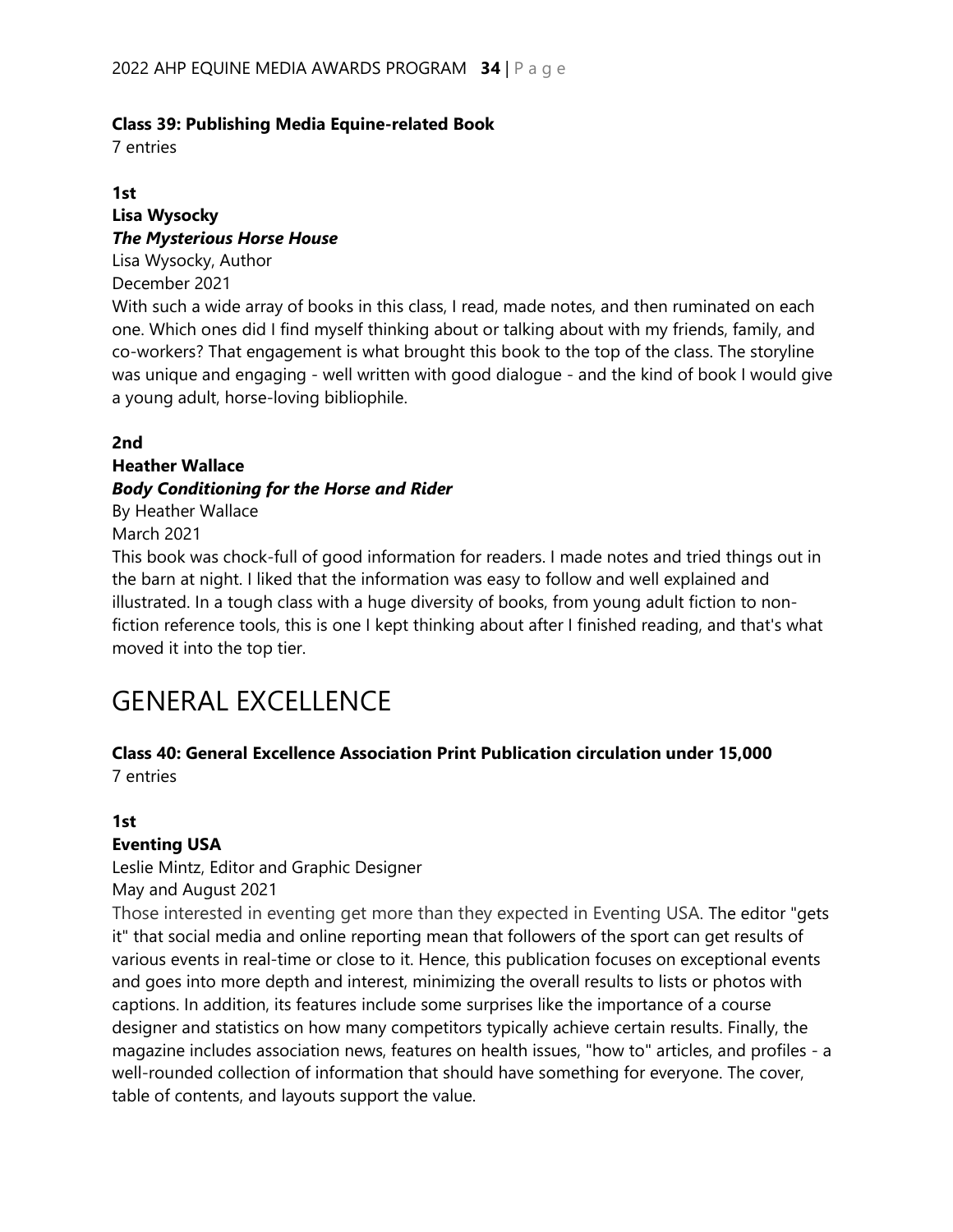#### **Honorable Mention**

#### **Off-Track Thoroughbred Magazine**

Marla Bickel, Publisher Stephanie L. Church, Editor-In-Chief Alexandra Beckstett, Managing Editor Brian Turner, Art Director Spring and Summer 2021

Off-Track Thoroughbred Magazine has a diverse group of readers and needs to represent Thoroughbreds that transition to many different disciplines. It does that well through a great variety of articles. It employs interesting covers with cover lines as an additional point of entry. The table of contents is clean, and the photographs appeal to various interests. Best of all, the features are not predictable. The Sport Trackers group allows readers to connect with others who share their interests and other electronic media add depth and breadth to the coverage.

# **Class 41: General Excellence Association Print Publication circulation 15,000 and over**

3 entries

#### **1st**

#### **The American Quarter Horse Journal**

Patty Tiberg, AQHA Chief Marketing and Business Development Officer

Jim Jennings, Editor Emeritus

Becky Newell, Editor-In-Chief

Tim Archer, Director Of Art and Graphic Design

Holly Clanahan, Managing Editor

Andrea Caudill, Senior Editor

Jenn Sanders, Sales Director

February and December 2021/January 2022

The American Quarter Horse Journal is an overwhelmingly great publication. Beautiful photographs on the cover and inside, all well-utilized to complement the accompanying stories. Inside, great work from start to finish. Shorty Koger had her moment last year, and of the varying features I read about her, this one was the most thorough and fascinating. Good stories throughout both issues that profiled the people and horses of the Quarter Horse world. A reader can learn a lot while being entertained by the writing, photography, and smart display the magazine offers, true hallmarks of meeting your mission statement.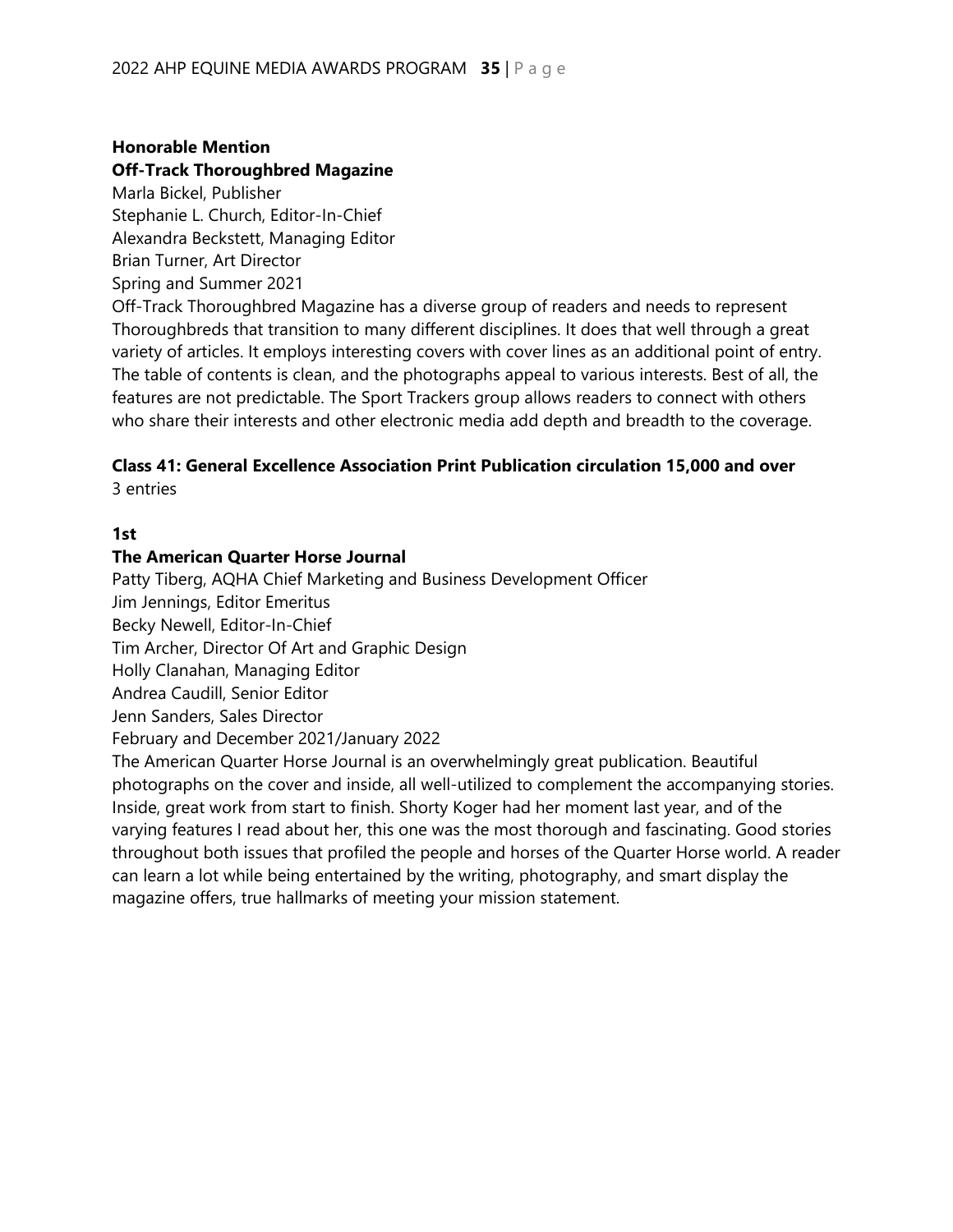#### **Class 42: General Excellence Self-Supported Print Publication circulation under 15,000** 5 entries

# **1st**

#### **Driving Digest**

Ann Pringle, Editor

January/February and November/December 2021

Driving Digest evokes a feeling of friendship and goodwill that begins with the covers - one highlighting history and one suggesting family and fun. The table of contents provides connections for many different interests while being easy to navigate. The magazine reflects the diversity and versatility of the category "driving." It includes news from associations clearly, easily found, and easily digested. Features are clearly labeled. Layouts make good use of bold subheads. There is a good mix of feature subjects from practical to show results to profiles. And the "Just for Fun" page is fun!

### **Honorable Mention BloodHorse**

Team BloodHorse

June and October 2021

BloodHorse provides what it promises in its mission statement - and does so in a clean, digestible manner. The design includes varied covers with cover lines that offer entry points for various interests. The contents pages are clean and easy to digest, with plenty of articles. Layouts make good use of photos.

#### **Class 43: General Excellence Self-Supported Print Publication circulation 15,000 and over** 4 entries

# **1st**

# **Western Horseman**

Ross Hecox, Editor in Chief Jennifer Denison, Senior Editor Kailey Sullins, Managing Editor Lizzie Iwersen, Associate Editor Kelly Wise, Art Director April and October 2021 issues

Western Horseman is a rollicking good publication that captures the romance of the West and the riders and horses which populate it. Many great photos to accompany well-written, interesting features, explainers and tips. Good profiles of people and horses such as women of the West, the steer wrestler, the auctioneer profile, the injured singer/horseman. The stories come with a backdrop of what it means to ride, breed, train, and care for the horses in the West. Overall this magazine covers all the bases while evoking the allure of trail life, barn life, and arena life.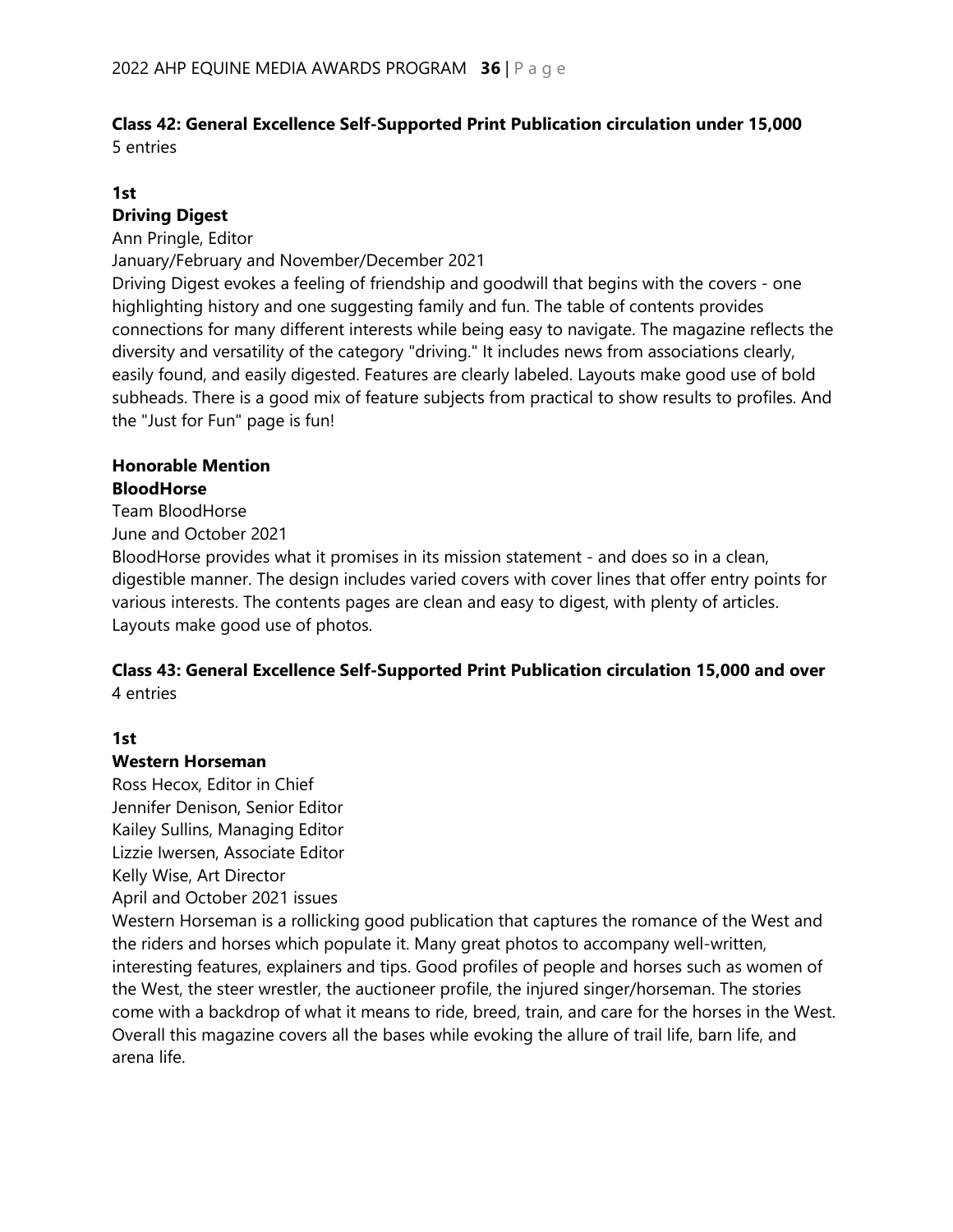# OVERALL PUBLICATION

#### **Winner**

#### **The American Quarter Horse Journal**

Patty Tiberg, AQHA Chief Marketing and Business Development Officer Jim Jennings, Editor Emeritus Becky Newell, Editor-In-Chief Tim Archer, Director Of Art and Graphic Design Holly Clanahan, Managing Editor Andrea Caudill, Senior Editor Jenn Sanders, Sales Director

The American Quarter Horse Journal Is the official publication of the American Quarter Horse Association. The content informs and entertains with feature stories on the interesting and dedicated influencers and ranchers, the stallions and broodmares, the craftsmen and artists, and much more. Each page is devoted to giving its fans deeper insight into the world of the American Quarter Horse within the standards of the AQHA.

The publication's design is well thought out from start to finish. The format and quality of cover and paper stock give the magazine a nice feel. Professional photography, cohesive composition, and classically designed typography culminate in an outstanding visual presentation.

This year the entries in the "General Excellence" class were all strong in adherence to content that supported the theme of their respective magazines. Each would appeal to its targeted audiences. Making the final choice was tough, but the decision that placed The American Quarter Horse Journal in the winner's circle was its unequaled overall design. Congratulations to the team that pulled together this victorious publication.

# BUSINESS DIVISION

#### **Class 44: Business Equine-related Single Advertisement Design**

15 entries

#### **1st**

#### **W. F. Young, Inc.**

#### *Flex+Max® "More Clear Rounds Per Scoop"*

W. F. Young, Inc., with the creative partnership of Signal Theory November 2021

This ad design is exhilarating. The dimensional "shades of orange" canvas with its touch of honeycomb is riveting. All good visual advertising uses art to draw in the audience, but great advertising cements the product's name in the audience's mind. The horse jumping out of the container of rounds labeled "FLEX MAX" assures it will happen here. The artist handled the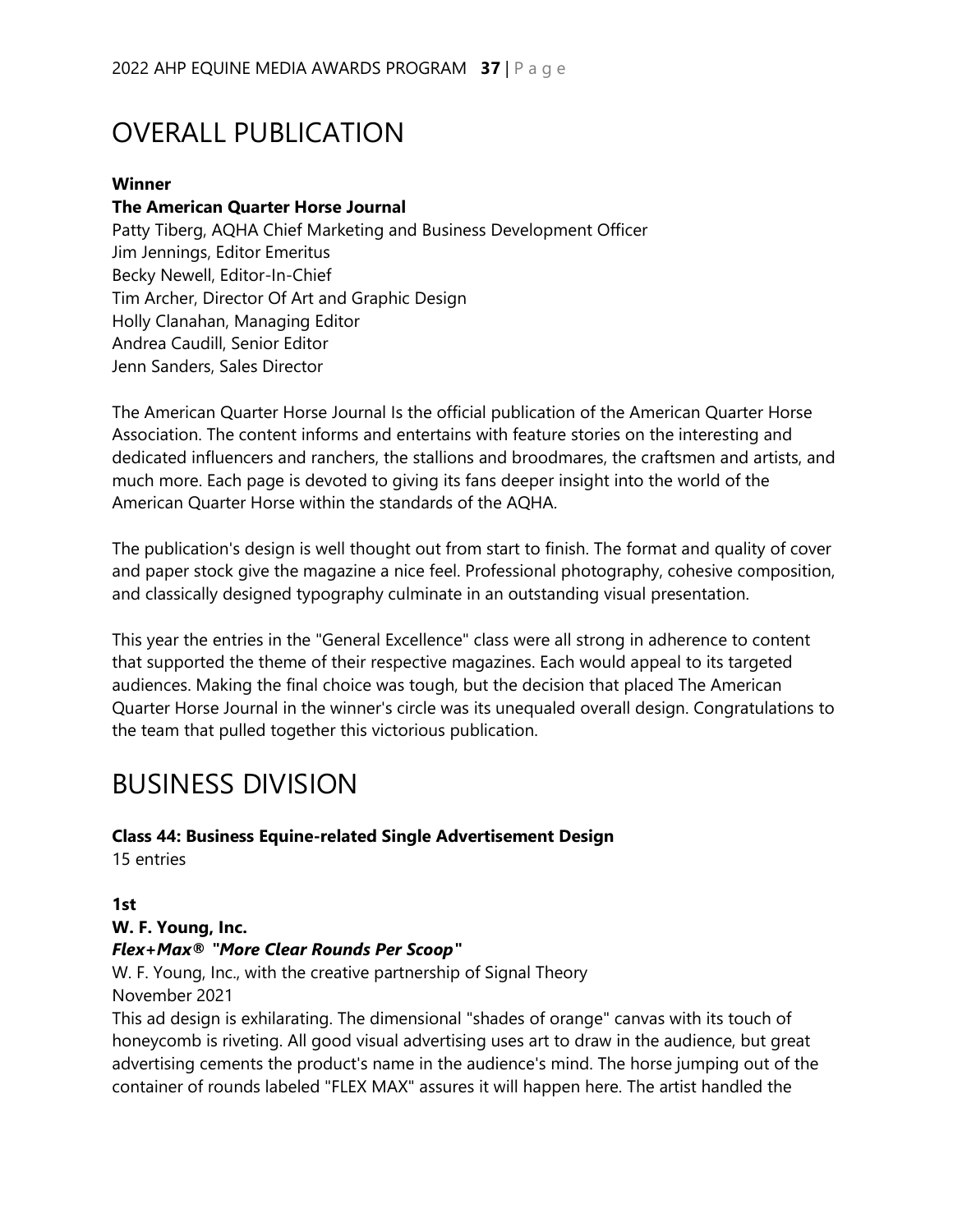multiple design elements in this ad with expert technique. The result is a remembered ad - a boost to the product it promotes.

#### **2nd**

# **National Reined Cow Horse Association** *2021 We'll Save You A Seat!*

Anna Morrison, Executive Director

Kate Bradley Byars, Communications Manager

Jeanette Dickens, Graphic Artist

First published in May and throughout 2021

This ad is just great! The full-bleed action photo of the Reiner is electrifying. The power of the image with the enthralled audience in the background illustrates the hook of the very clever headline. The reversed typography of the heading with the colorful show logos lined up below it, and a call to action below that leaves no doubt about the purpose of this ad. The designer did a great job with element placement and visual direction.

### **3rd**

### **BUCKEYE Nutrition**

#### *Gut Instinct*

Abby Strawder, Marketing Manager Kristen Janicki, Associate Digital Brand Manager Sara Lehman, eCommerce Category Manager Hart, Agency of Record June 2021

A successful advertisement quickly gets its message across to an existing or potential customer. The design of this ad does just that. The placement of the logo with its down arrows identifies the advertiser, and at the same time, it directs the reader's eye downward, creating a visual flow to the rest of the ad elements. The bold, floating headline is commanding, and the reversed body copy in the dense, textured background at the bottom is clean and legible. But the technique that gives this ad that extra something is the ghosted impression of the horse's digestive system across its belly, increasing the design's cohesiveness and bringing home the ad's message.

#### **Class 45: Business Equine-related Ad Campaign**

4 entries

# **1st**

### **Platinum Performance, Inc.** *It Starts Within Ad Campaign*

Platinum Performance Marketing Team

Wonderful job on these advertisements. I enjoyed seeing each person's testimony worked into the ad and the connection of starting within to the Platinum product.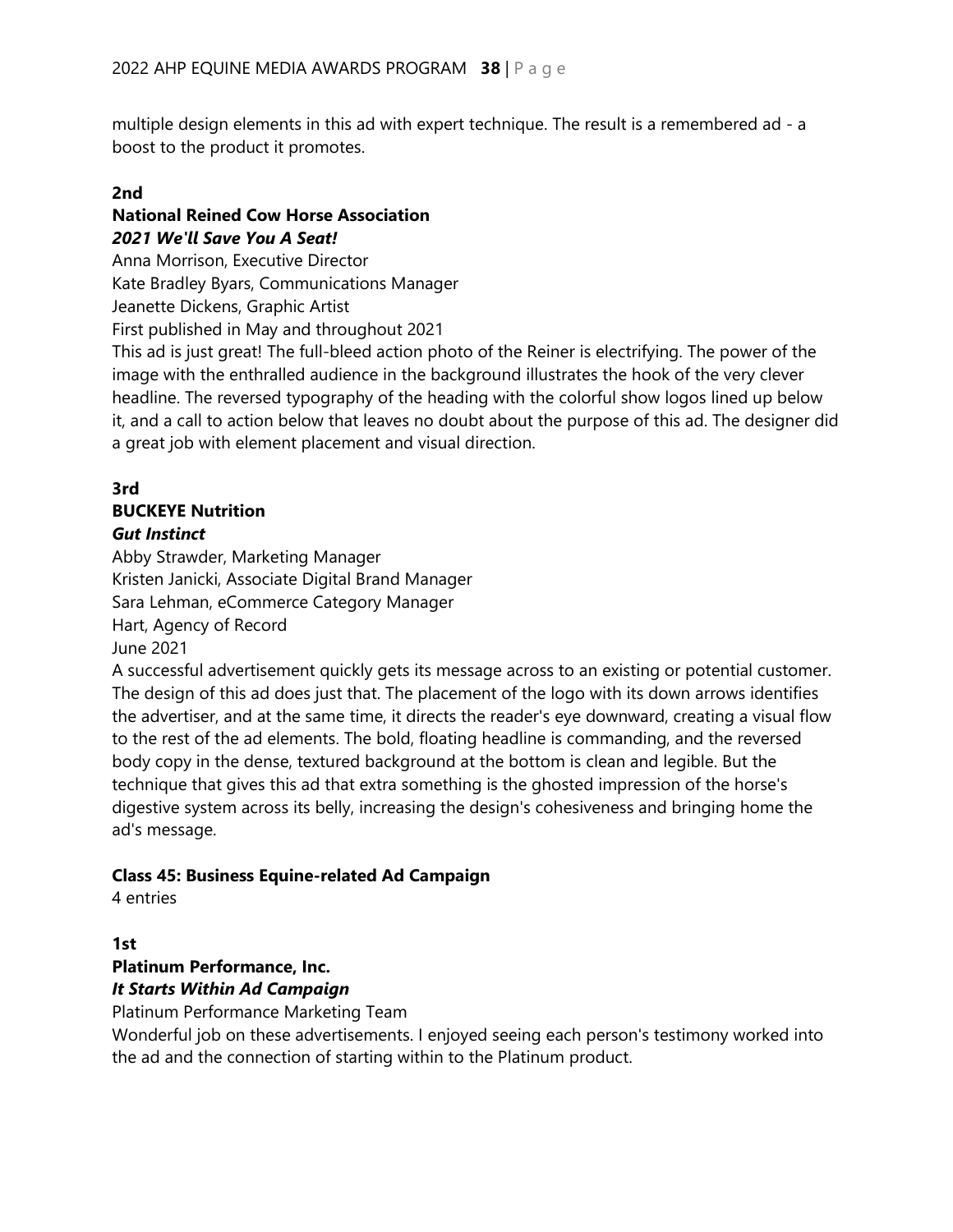# **Class 46: Business Equine-related Multimedia Ad Campaign**

6 entries

#### **1st**

### **ASPCA – The American Society for the Prevention of Cruelty to Animals** *Adopt a Horse Month*

Emily Weiss, Vice President, Equine Welfare Christie Schulte Kappert, Program Director, ASPCA's Right Horse Carrie Straus, Director, Campaign and Advocacy Content Alexandra Garza, Manager, Media and Communications Susan Furukawa, Director, Planning and Projects Bhavana Lalwani, Manager, Social Media Milena Vauclair, Manager, Social Media Olivia Lutz, Senior Director, Social Media Kylie Augustine, Director, Membership Marketing & Content Strategy Sandy De Lisle, Senior Manager, Content Development Cailin Caldwell, Manager, Equine Content" April to May 2021 I love how ASPCA used every platform at its disposal to get the word out about Adopt a Horse Month - and it worked. Nice job showcasing educational resources, adoptable horses, and success stories while maintaining a cohesive message. This campaign was a clear winner.

#### **2nd**

# **Horseware Ireland**

#### *Through It All*

Fiona Collins, Marketing Manager Sonja Obermayer, Trade Marketing Manager Linda Curtis, Graphic Designer Naomi Reid, Marketing Executive Danielle Lawler, E-Commerce and Marketing Specialist August 2021 Repositioning a brand can be a challenge, but this one was certainly a success: great storytelling and smart use of social media.

#### **Class 47: Business Equine-related Social Media Campaign**

3 entries

# **1st**

# **Haygain** *All About Haygain ComfortStall*

Bee Richardson, VP of Marketing Brittany Hogan, Creative Design Lead James Andrews, Social Media Coordinator April through September 2021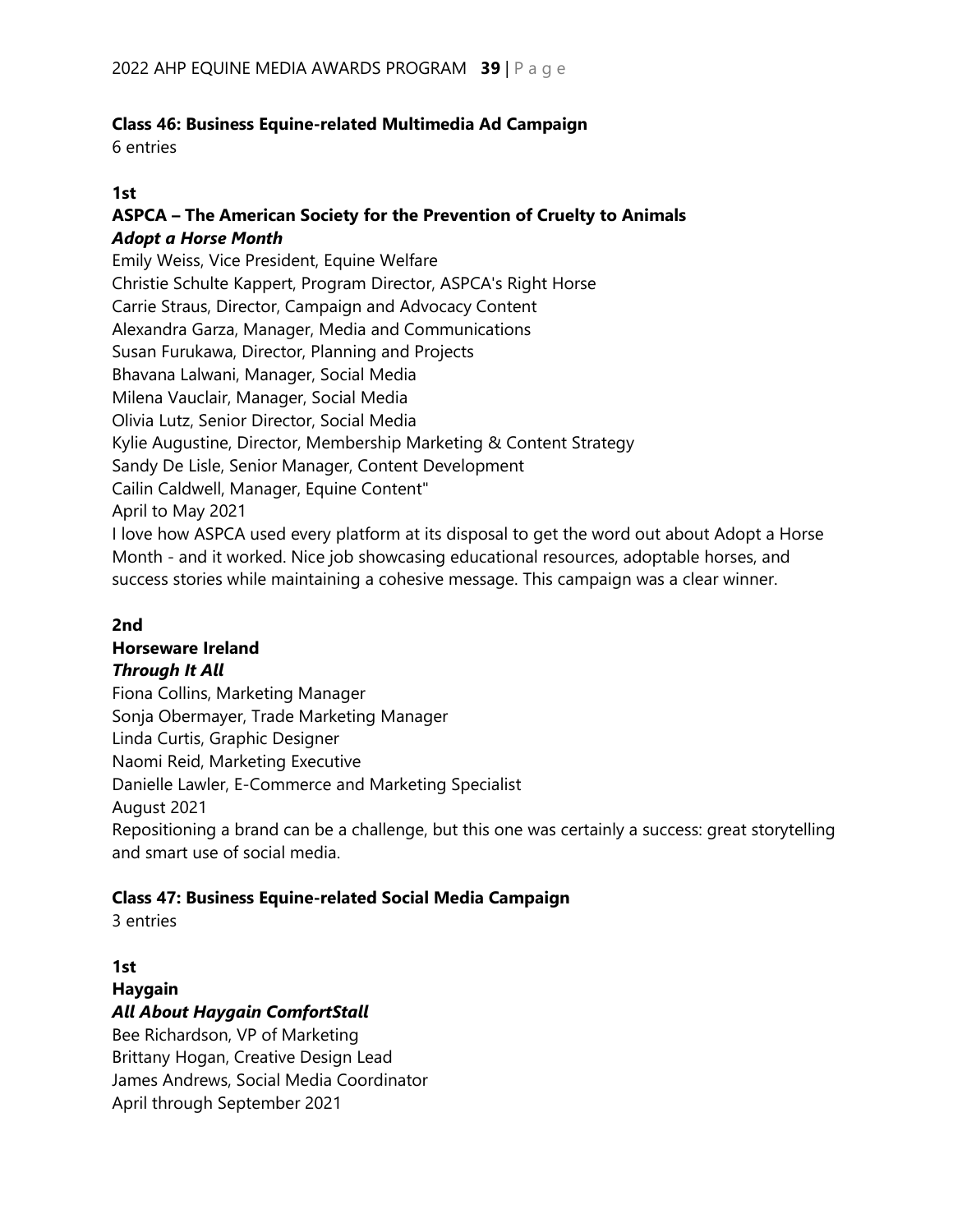This Instagram campaign was well done. The infographics were informative and sent a clear message about the product's ease of installation, durability, and benefit to horses. It made me want to buy it.

#### **Class 48: Business Equine-related Short Video**

18 entries

**1st**

# **Platinum Performance, Inc.** *War Horses for Veterans by Platinum Performance*

Platinum Performance Marketing Team

November 11, 2021

An exceptionally important message is presented with respect and with care. The video does an excellent job of conveying the need of the veterans and the benefit of equine therapy for veterans recovering from war. The team did a superb job weaving all the various soldier's stories.

#### **2nd**

# **Horseware Ireland** *Through It All*

Fiona Collins, Marketing Manager Sonja Obermayer, Trade Marketing Manager August 27, 2021

Video is a beautiful, cinematic style of cinematography. Sunsets, action, and drone shots - this video has it all. Very well edited, narrated and color graded. A superb video throughout. Impressive work.

# **3rd**

#### **Carr & Day & Martin**  *Carr & Day & Martin Brand Video*

Caroline Davis, Brand Manager Stephanie Smith, International Sales Support Laura Dee, Marketing Executive Equine Productions December 12, 2021

Very well shot, edited, and color graded video. The slo-mo on product usage is well-chosen, and the backlighting to highlight the spray is a nice touch. Choices throughout the production do a great job conveying a sophisticated high-end product for discerning tastes and equestrians who care for their horses. Excellent commercial.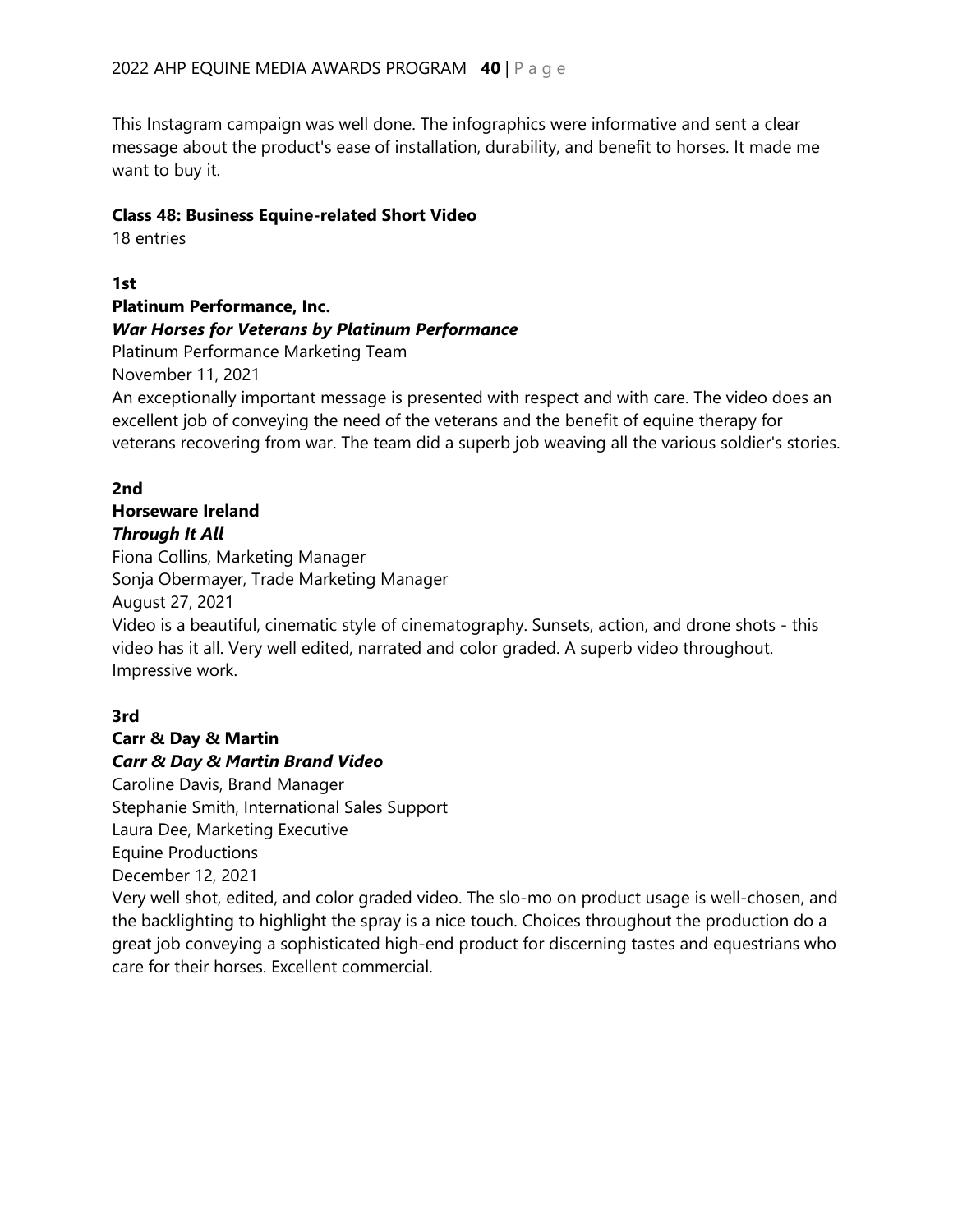#### **Honorable Mention**

### **Equine Network LLC**

#### *ACTV Icons, M.L. Leddy's Legacy of Quality Promo*

Mariah Hammerschmidt, Video Producer Tucker Neary, Director of Photography Landon Whinery, Cameraman Summer B Simpson, Editor September 12, 2021 Excellent production. Beautiful cinematography with excellent lighting. Edit is solid with nice shot selections, clean audio, and effective color grading.

#### **National Reined Cow Horse Association**

#### *2021 Snaffle Bit Futurity® Opener: Bobby Ingersoll*

Nathan Bouley, Video Producer October 24, 2021 Excellent cinematography and editing. Great lighting on the interview. Audio is clear with a great choice of music, adding to the epic feats the riders and the horses are achieving. Fantastic job.

#### **Class 49: Business Equine-related Long Video**

12 entries

#### **1st**

#### **Equine Network LLC** *The Drive to Brotherhood: Semper Fi & America's Fund Jinx McCain Horsemanship Program Presented by Sentinel Horse Feeds*

Mariah Hammerschmidt, Supervising Producer Summer B. Simpson, Editor Zachary Baker, Director of Photography Alex Witkowicz, Director of Photography Second Unit October 7, 2021 WOW, great video, great cause. The video shots were incredible - drone opening, color, and action spot on. Even the text font at the end was perfect, and the music choice was great.

#### **2nd**

# **National Reined Cow Horse Association** *SHINING SPARK: 17 years as NRCHA Leading Sire*

Nathan Bouley, Video Producer Kate Bradley Byars, Communications Manager October 19, 2021 What an incredible story. The shots were absolutely perfect. Slow-motion fits this very well-told story.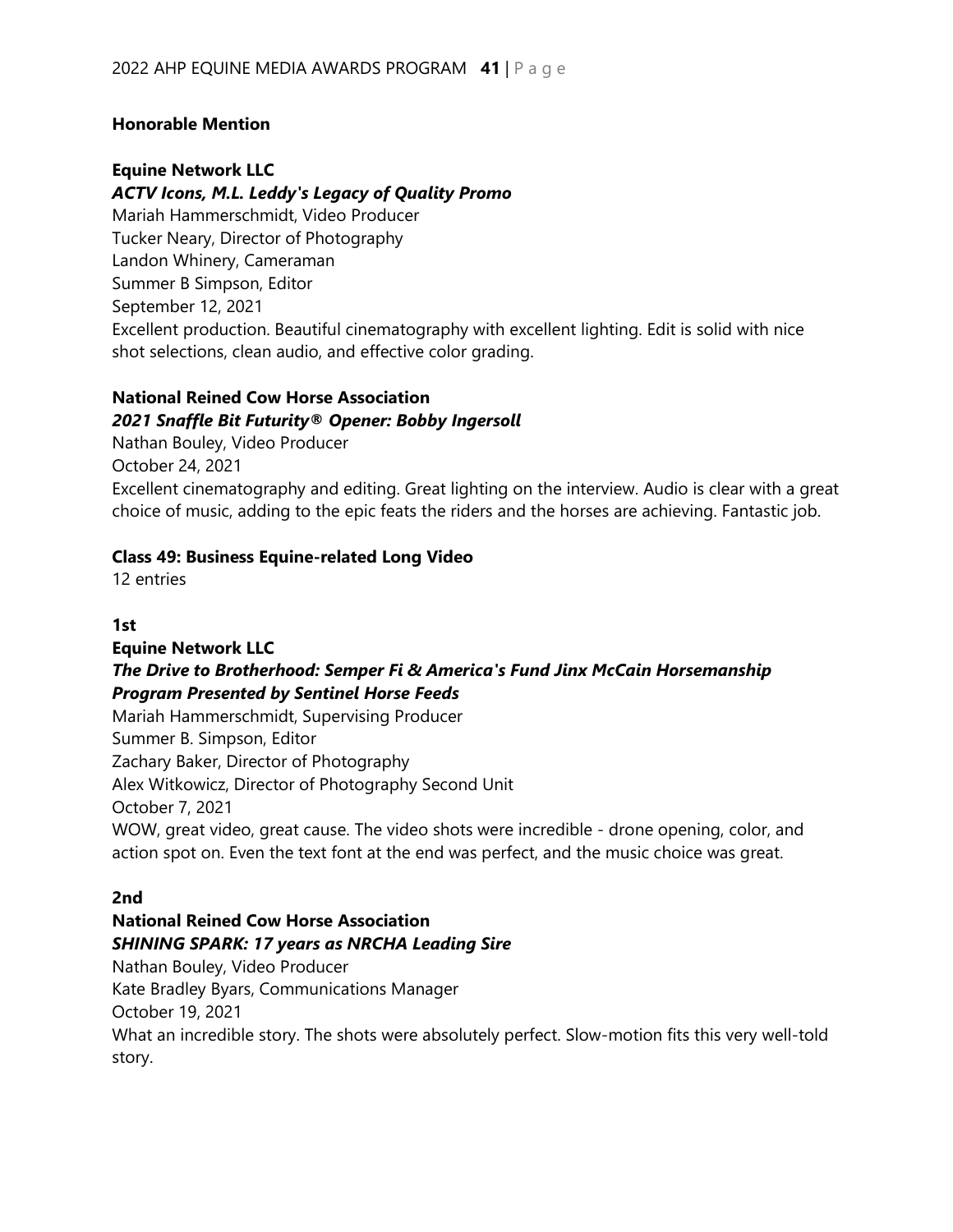# **3rd BUCKEYE Nutrition**

#### *What's Great about EQ8™?*

Dr. Nettie Liburt, Senior Equine Nutrition Manager Abby Strawder, Marketing Manager Kristen Janicki, Associate Digital Brand Manager Sara Lehman, eCommerce Category Manager Hart, Agency of Record September 15, 2021 The video script was well-written and informative. The overall video is professional, and the graphics are spot on - overall, great job.

#### **Class 50: Business Equine-related eNewsletter**

4 entries

# **1st**

#### **UK Ag Equine Programs** *Equine Science Review*

Holly Wiemers, MA, APR, Communications and Managing Director March and November/December 2021

The scientific content and articles related to professors and students were well-organized and professionally written. The clarity of writing and pertinence of the content sets this newsletter apart. The content, diagrams, and photographs directly relate to the organization's mission.

#### **Class 51: Business Equine-related Website**

6 entries

### **1st Kentucky Equine Research ker.com/equinews**

Erin Ryder Hsu, Marketing Director Mark Llewellyn, Technical Writer Shawna White, Digital Specialist DBS Interactive This site is simple and easy to use and contains so much helpful information. Navigating the site is problem-free, and the content library is amazing. Sometimes, simple really is best.

#### **2nd**

# **Haygain Haygain: The Haygain Way haygain.us/pages/haygain-way**

Bee Richardson, VP of Marketing Brittany Hogan, Creative Design Lead Kim F. Miller, Ambassador Liaison and Content Writer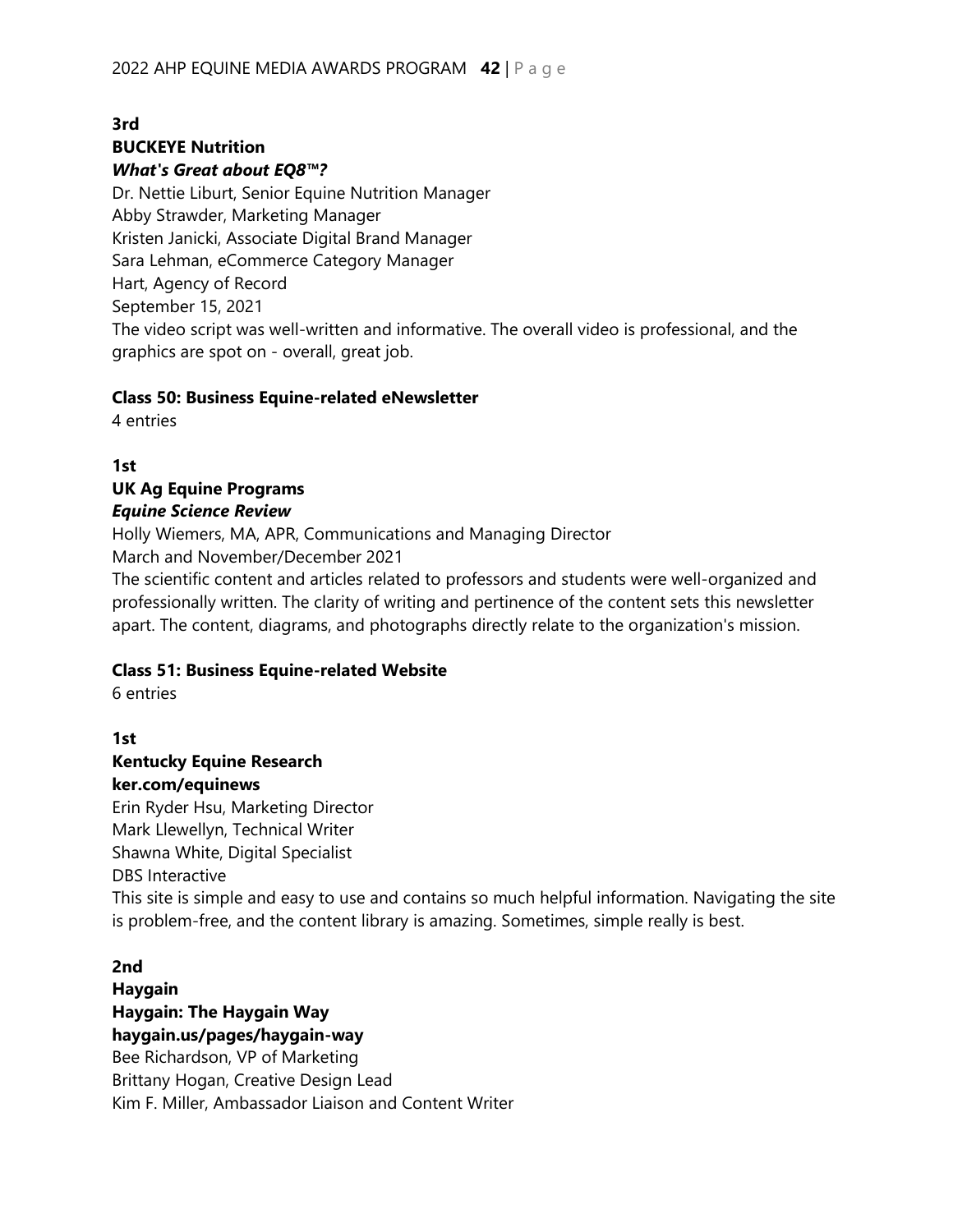James Andrews, Marketing Coordinator

Abby Barker, Marketing Executive

The Haygain Way is a nice product marketing site that gets right to the point. It's organized well, has calls to action in all the right places, and keeps the products front-and-center.

#### **Class 52: Business Equine-related Podcast**

9 entries

### **1st**

### **The Humane Society of the United States** *Horse Racing Controversy: Are Cheaters Still Prospering?*

Producers: Chad Sisneros and Pat Ormsby

Hosts: Carrie Allan and Austin Vitaliano

June 2, 2021

The hosts' voices are smooth and pleasant. The podcast introduction is well-edited with a lively musical choice. Hosts are engaged with the guest, ask good questions, and lead the conversation effectively with their choice of questions.

# **2nd**

# **USHJA**

#### *Changing Perceptions with Wren Zimmerman*

Terisé Cole, Author, Producer and Editor

July 14, 2021

The podcast is well-edited and mixed audio. The host is engaging and friendly. Guest audio is clear and well balanced with host audio. The guest is well-spoken and does a great job explaining her disability to make it relatable to anyone who isn't challenged by the same visual deficiency. Both ladies have a positive and energetic presence that keeps this interview engaging - a well-executed podcast.

# **Class 53: Business Equine-related Single Issue or Multi-Issue Print Publication**

7 entries

#### **1st**

# **National Museum of Racing and Hall of Fame**

#### *National Museum of Racing and Hall of Fame Official Guide 2021*

Brien Bouyea, Executive Editor

July 2021

This official guide to the National Museum of Racing and Hall of Fame for 2021 is a comprehensive publication geared toward its vast audience of Thoroughbred enthusiasts. The content honors and celebrates the "Hall of Fame" inductees for 2020 and 2021. The overall design of the magazine is well thought out. The large format and quality paper stock give the publication a nice feel. The front cover is classically attractive. Inside, the designer uses skillful composition techniques that make the massive amount of editorial and advertising readerfriendly. The content begins with a welcome and a "now-and-then" on the "National Museum of